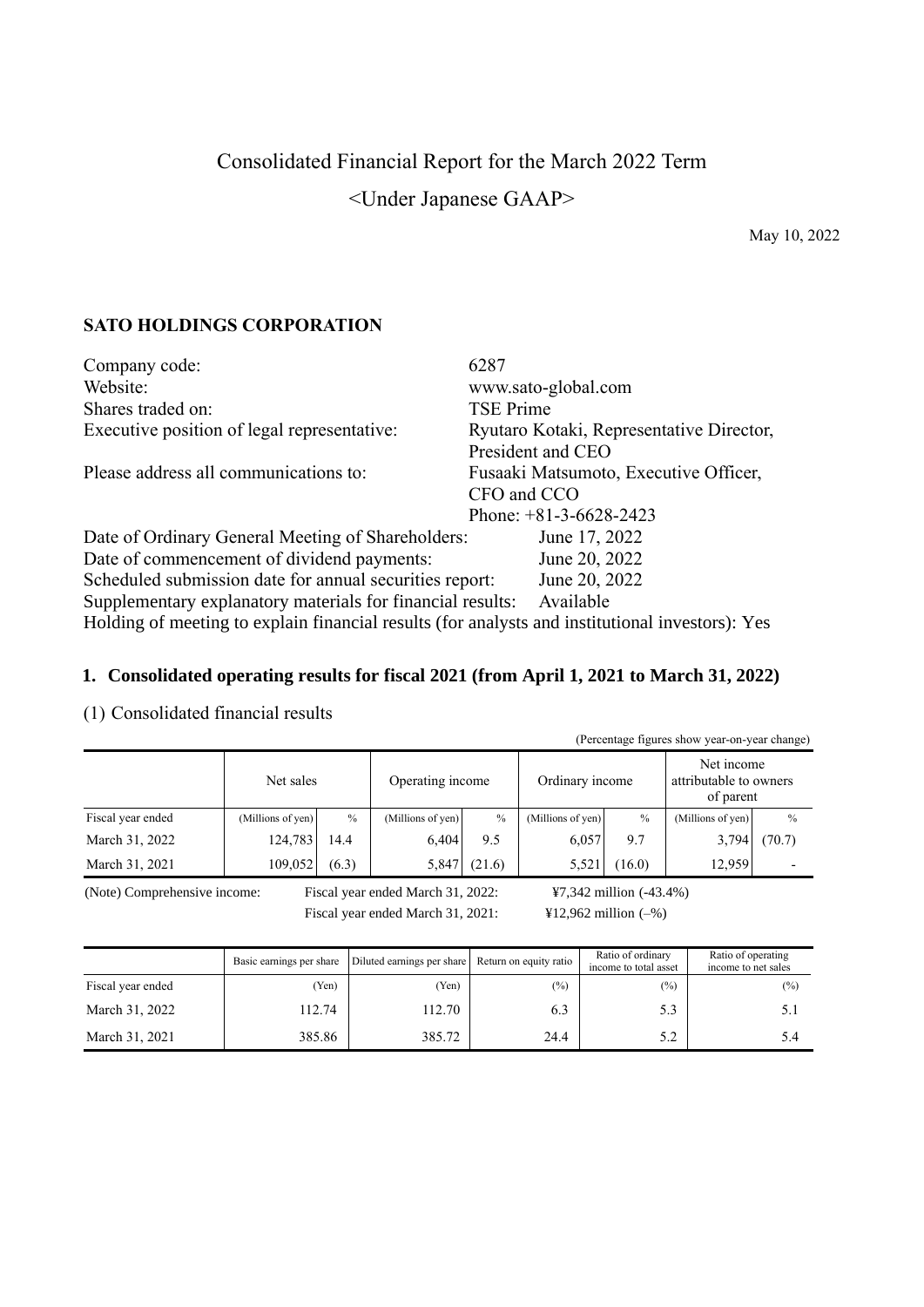## (2) Consolidated financial position

|                      | Total assets          | Net assets                       | Equity ratio  | Net assets per share |
|----------------------|-----------------------|----------------------------------|---------------|----------------------|
| As of                | (Millions of yen)     | (Millions of yen)                | $\frac{1}{2}$ | (Yen)                |
| March 31, 2022       | 120,005               | 64.508                           | 52.6          | 1.874.97             |
| March 31, 2021       | 109.312               | 59.462                           | 53.3          | 1,735.04             |
| (Note) Total equity: | As of March 31, 2022: | $\text{\textless}63,135$ million |               |                      |

As of March 31, 2021: ¥58,274 million

## (3) Consolidated cash flows statement

|                   | operating activities | Net cash provided by (used in) Net cash provided by (used in) Net cash provided by (used in)<br>investing activities | financing activities | Cash and cash equivalents at<br>end of period |
|-------------------|----------------------|----------------------------------------------------------------------------------------------------------------------|----------------------|-----------------------------------------------|
| Fiscal year ended | (Millions of yen)    | (Millions of yen)                                                                                                    | (Millions of yen)    | (Millions of yen)                             |
| March 31, 2022    | 3.302                | (3,738)                                                                                                              | (3,987)              | 19.140                                        |
| March 31, 2021    | 5,806                | (102)                                                                                                                | (7, 131)             | 22,580                                        |

## **2. Dividends**

|                              |                          |                   | Annual dividend per share |          |       | Total dividends   | Dividend payout         | Dividend to net<br>assets (consolidated) |
|------------------------------|--------------------------|-------------------|---------------------------|----------|-------|-------------------|-------------------------|------------------------------------------|
|                              | First<br>quarter         | Second<br>quarter | Third<br>quarter          | Year-end | Total | paid<br>(total)   | ratio<br>(consolidated) |                                          |
| Fiscal year<br>ended/ending  | (Yen)                    | (Yen)             | (Yen)                     | (Yen)    | (Yen) | (Millions of yen) | $(\%)$                  | $(\%)$                                   |
| March 31, 2021               | -                        | 35.00             | $\overline{\phantom{0}}$  | 35.00    | 70.00 | 2,363             | 18.1                    | 4.4                                      |
| March 31, 2022               | $\overline{\phantom{0}}$ | 35.00             | $\overline{\phantom{0}}$  | 35.00    | 70.00 | 2,365             | 62.1                    | 3.9                                      |
| March 31, 2023<br>(Forecast) | $\overline{\phantom{0}}$ | 36.00             | $\overline{\phantom{0}}$  | 36.00    | 72.00 |                   | 71.3                    |                                          |

## **3. Consolidated forecasts for fiscal 2022 (from April 1, 2022 to March 31, 2023)**

|            |                   |       |                   |      |                     |      |                                                   |        | (Felcentage ligures show year-on-year change.) |
|------------|-------------------|-------|-------------------|------|---------------------|------|---------------------------------------------------|--------|------------------------------------------------|
|            | Net sales         |       | Operating income  |      | Ordinary income     |      | Net income<br>attributable to owners<br>of parent |        | Basic earnings per<br>share                    |
|            | (Millions of yen) | $\%$  | (Millions of yen) |      | % (Millions of yen) | $\%$ | (Millions of yen)                                 | $\%$   | (Yen)                                          |
| Six months | 57,800            | (4.1) | 3,000             | 7.9  | 2.900               | 7.6  | 1.900                                             | 2.8    | 56.43                                          |
| Full year  | 119,000           | (4.6) | 8.000             | 24.9 | 7.800               | 28.8 | 3,400                                             | (10.4) | 100.97                                         |

(Percentage figures show year-on-year change.)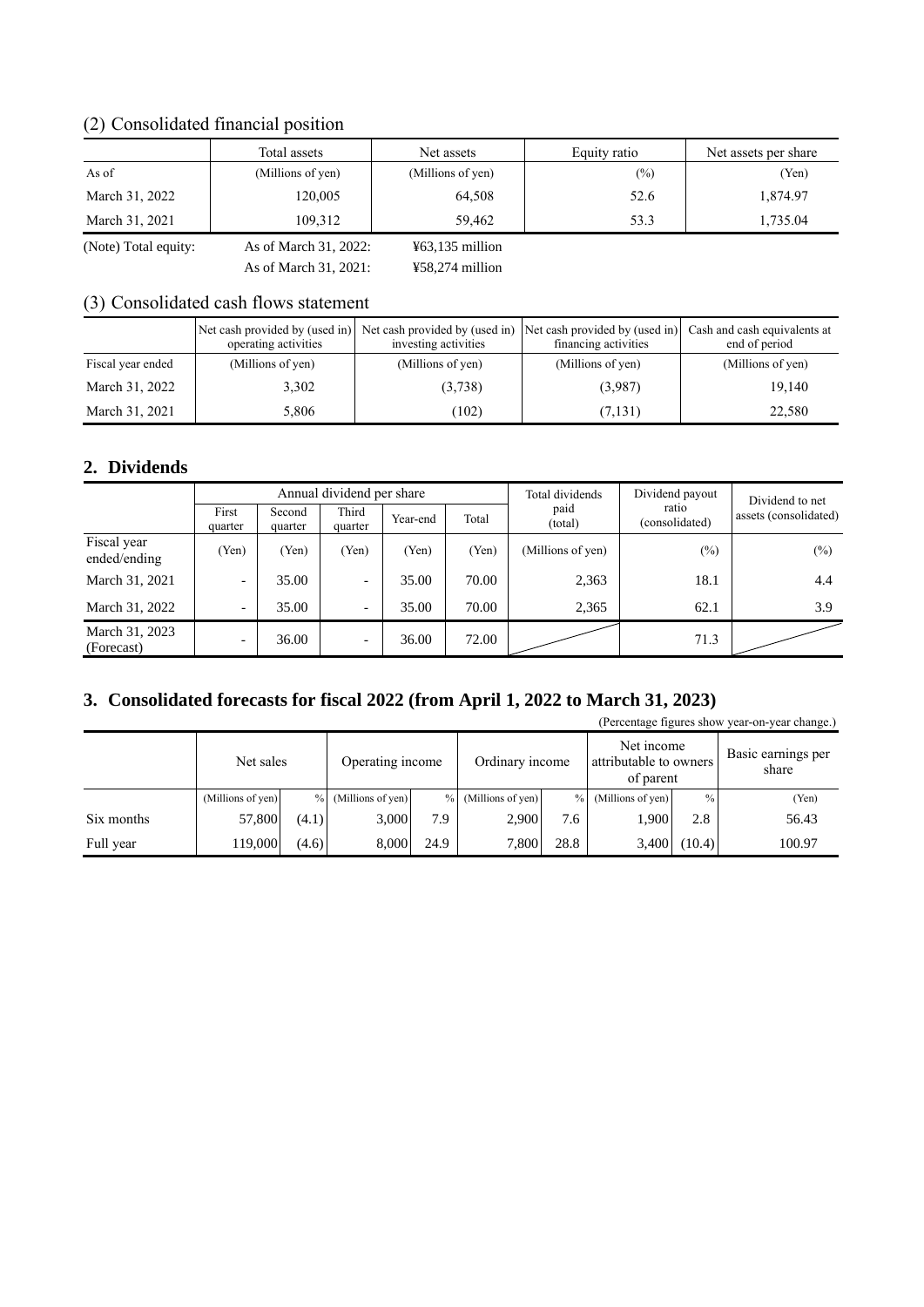### **\* Notes**

- (1) Changes in subsidiaries during the term (changes resulting in the change in scope of consolidation): None
- (2) Changes in accounting policies and estimates, and restatement of prior-period financial statements after error corrections
	- 1) Changes in accounting policies due to revisions to accounting standards: Yes
	- 2) Changes in accounting policies due to other reasons: None
	- 3) Changes in accounting estimates: None
	- 4) Restatement of prior-period financial statements after error corrections: None
- (3) Number of issued shares (common shares)

|    | Number of issued shares at the end of term (including treasury shares): |                   |
|----|-------------------------------------------------------------------------|-------------------|
|    | As of March 31, 2022:                                                   | 34,921,242 shares |
|    | As of March 31, 2021:                                                   | 34,921,242 shares |
| 2) | Number of treasury shares at the end of term:                           |                   |
|    | As of March 31, 2022:                                                   | 1,248,376 shares  |
|    | As of March 31, 2021:                                                   | 1,334,350 shares  |
| 3) | Average number of shares during the term:                               |                   |
|    | Fiscal year ended March 31, 2022:                                       | 33,654,401 shares |
|    | Fiscal year ended March 31, 2021:                                       | 33,586,515 shares |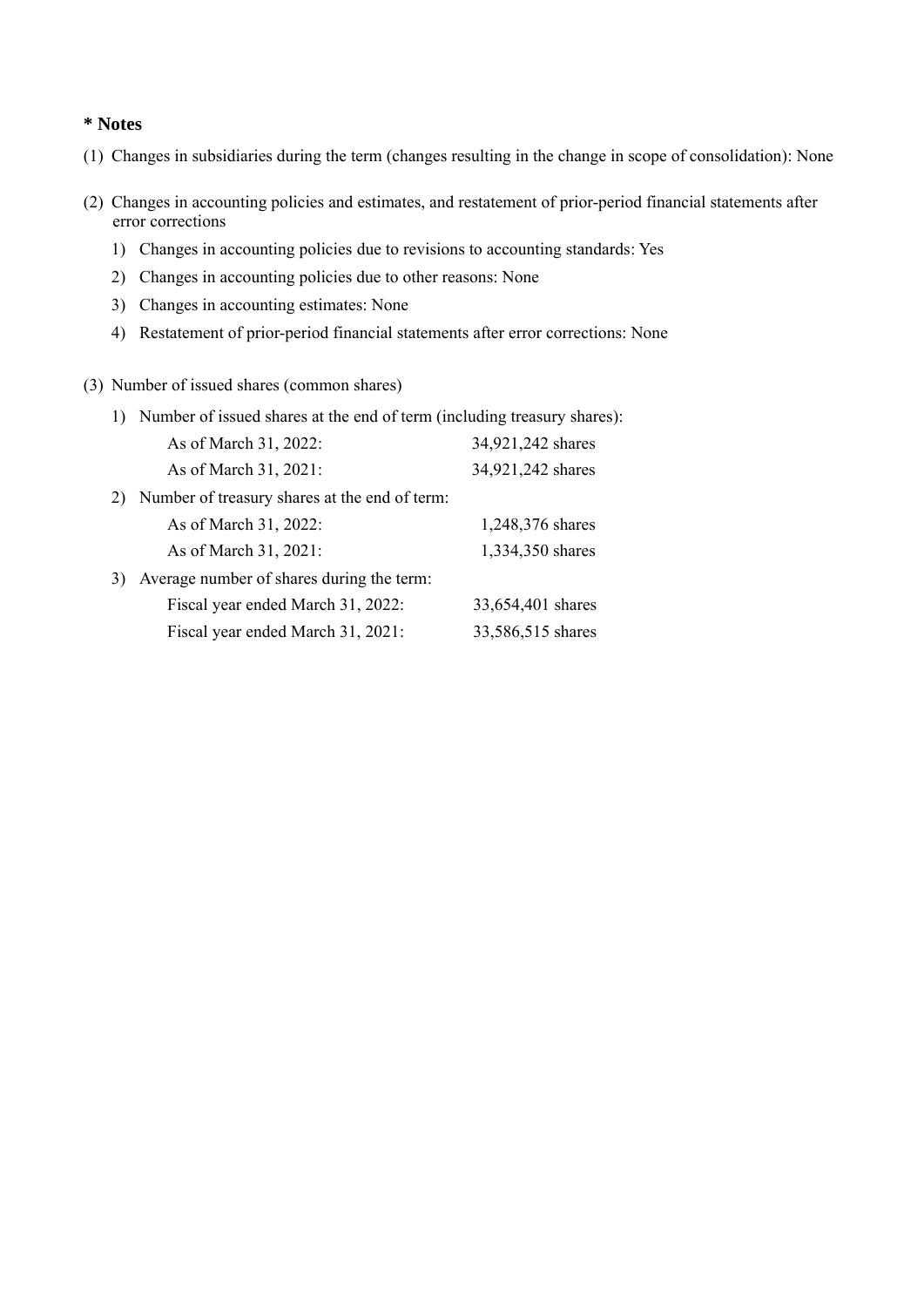#### **\* Financial reports are not subject to audit conducted by certified public accountants or audit firms.**

### **\* Explanation about the proper use of consolidated forecasts and other notes**

*Forward-looking statements, including the consolidated forecasts stated in these materials, are based on information currently available to the Company and certain assumptions deemed reasonable. Any statements herein do not assure particular results by the Company. Results may differ from the consolidated forecasts due to various factors. Please refer to page 5 of the attached material for assumptions behind the consolidated forecasts and cautions concerning the use thereof.*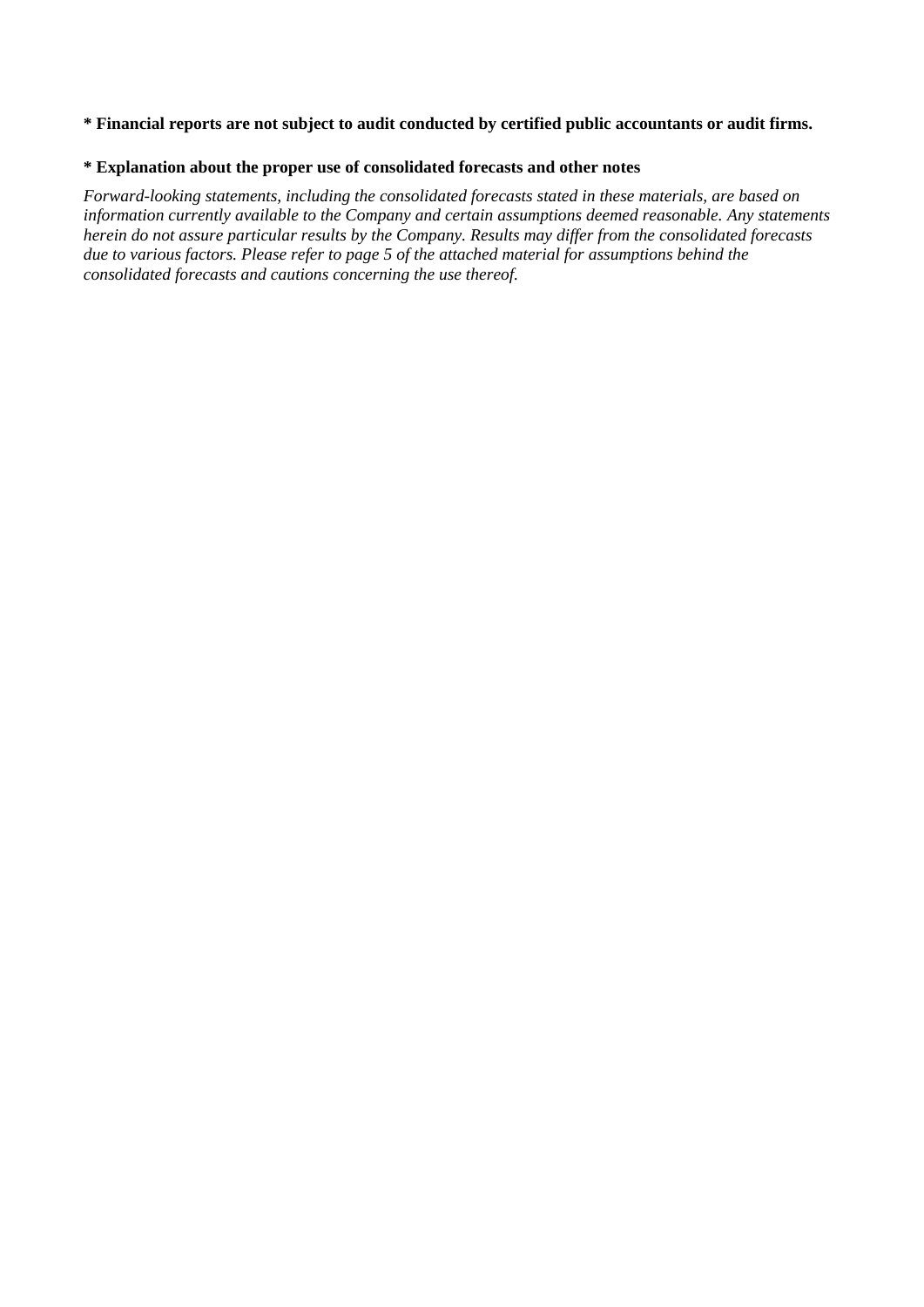# **Attached Materials**

# **Index**

| (4) |  |
|-----|--|
|     |  |
|     |  |
|     |  |
|     |  |
|     |  |
|     |  |
| (3) |  |
| (4) |  |
|     |  |
|     |  |
|     |  |
|     |  |
|     |  |
|     |  |
|     |  |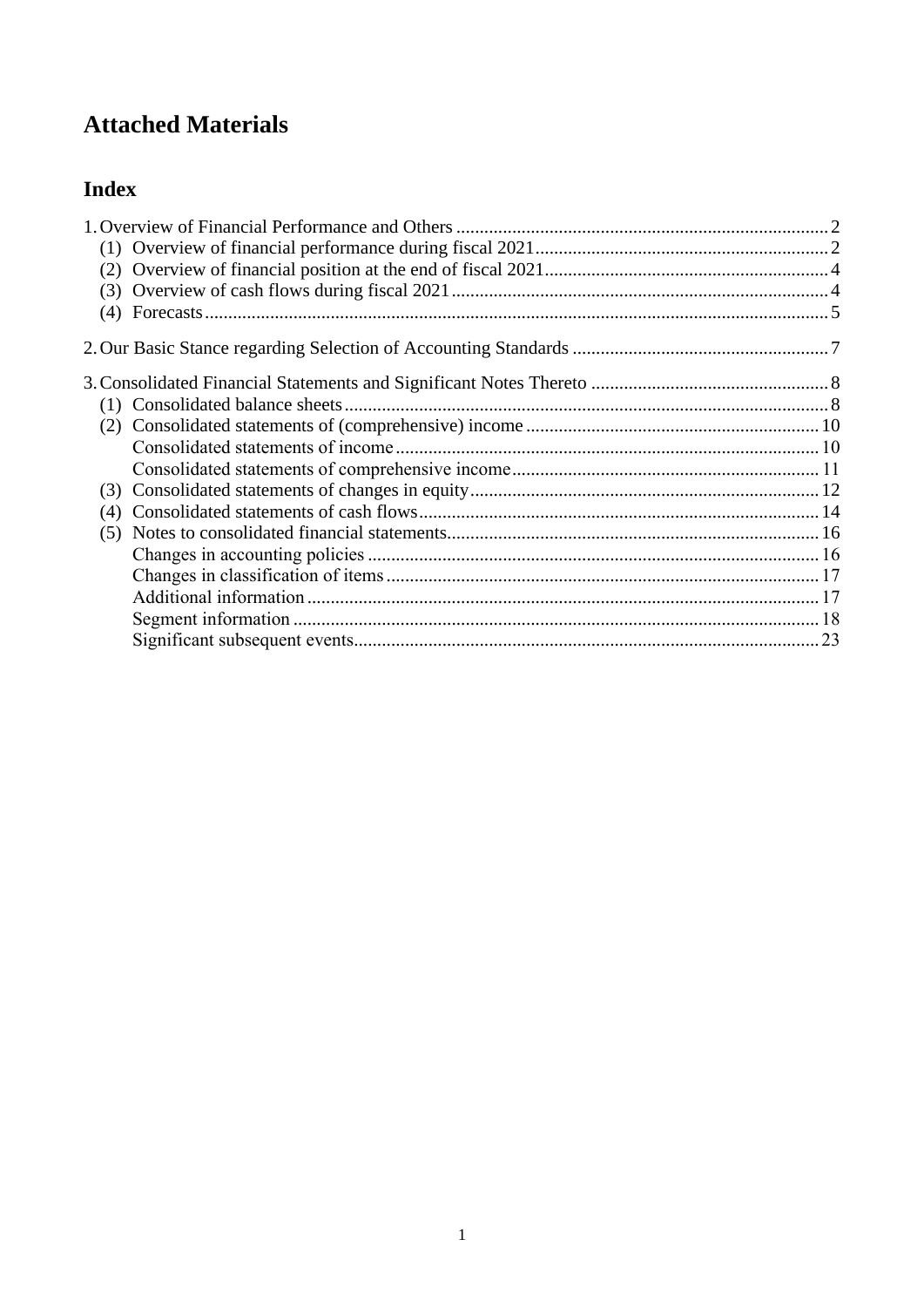### <span id="page-5-0"></span>**1. Overview of Financial Performance and Others**

## <span id="page-5-1"></span>**(1) Overview of financial performance during fiscal 2021**

The SATO Group runs its business based on management principles, growth strategies and business targets set out in its most recent three-year Medium-term Management Plan (FY 2021– 2023), with the vision to "be the customer's most trusted partner for mutual growth, and always essential in an ever-changing world."

We will develop our auto-ID solutions business globally through tagging — the process of physically attaching information to people and things — for customers operating in diverse markets and industries, so that on-site information can be collected in real time, converted into meaningful data they need, and fed to their core IT systems to produce analyses and insights that aid optimization. We will continue to concentrate resources on this tagging-based business, steering it in the direction of "Tagging for Sustainability" over the long term to contribute toward a better and more sustainable world. To achieve this, we will speed up the execution of growth strategies focusing on three important pillars: (1) enhance region/market strategies, for us to expand business in supply chains of our target markets, (2) drive technological innovation, to advance our tagging technologies and to support (1), and (3) integrate ESG into our corporate model, as the underlying foundation for the first two pillars.

In the fiscal year under review, we achieved consolidated net sales and operating income that were both higher than expected and previous year's levels, with consolidated net sales hitting an all-time peak. Although we were affected by sudden price surges for raw materials used in our printers/labels and cost increases due to supply chain disruptions, we continued to see recovering demand from existing customers for our domestic and overseas businesses and made efforts to build up pipeline deals through offering more new industry-specific solutions with a focus on markets/industries that remain resilient during the COVID-19 pandemic.

As a result, the SATO Group posted net sales of ¥124,783 million (up 14.4% from the previous fiscal year), operating income of ¥6,404 million (up 9.5%), ordinary income of ¥6,057 million (up 9.7%), and net income attributable to owners of parent of ¥3,794 million (down 70.7%, mainly because extraordinary income was recorded last fiscal year from the sale of a real estate property formerly used as our headquarters building).

Performance by segment is as follows.

On September 15, 2020, we transferred all our shares in U.K.-based DataLase Ltd., the company responsible for our IDP business, to DataLase Holdings Limited. With our withdrawal from the said business, the IDP segment has been removed so that our business segments comprise Auto-ID solutions (Japan) and Auto-ID solutions (Overseas), effective from this fiscal year.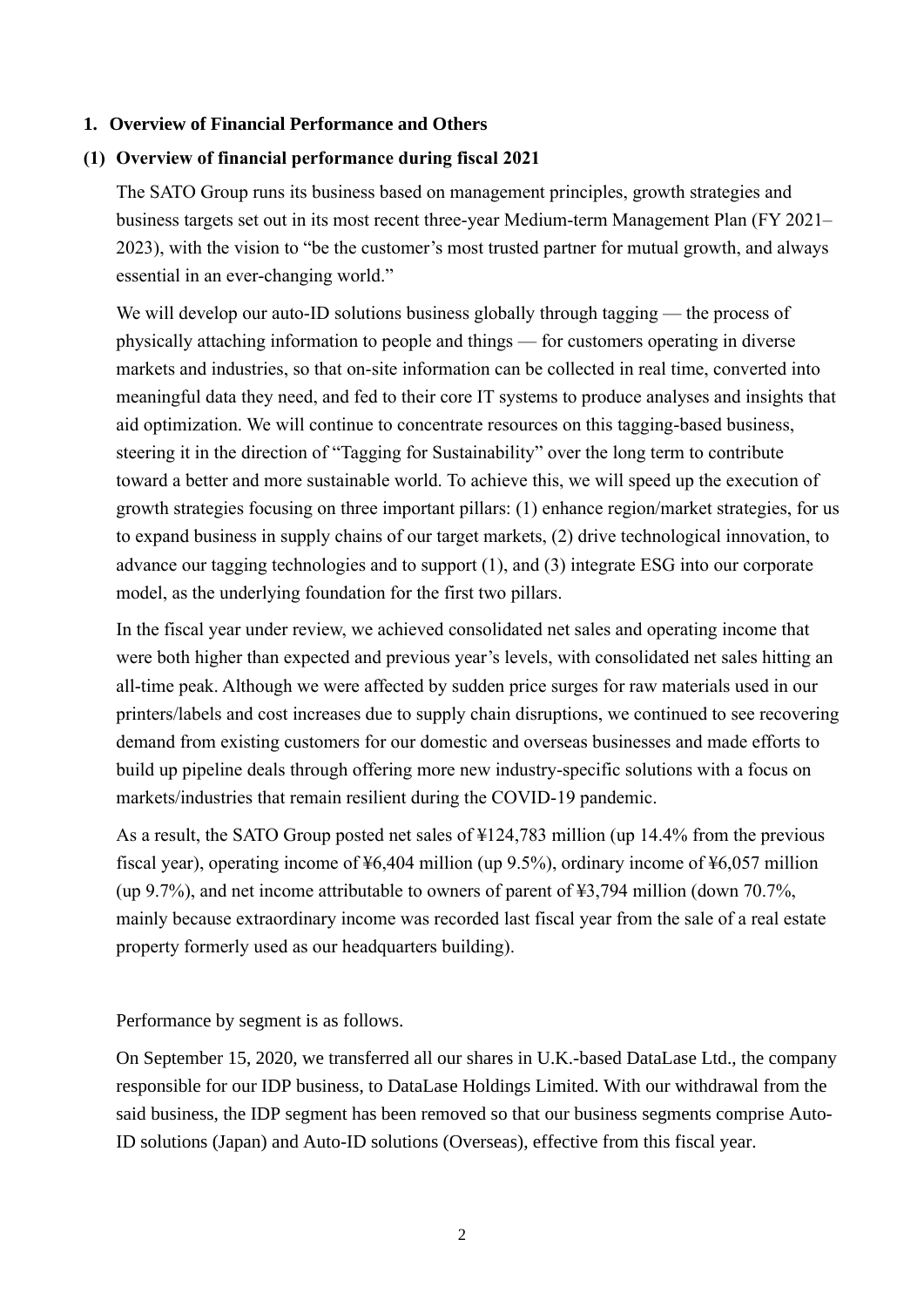#### <Auto-ID solutions (Japan)>

In Japan, sales of consumables products bounced back faster than mechatronics products, exceeding pre-pandemic levels recorded two years ago. Mechatronics sales also increased year on year, but its recovery is taking more time than expected.

Our sales in three sectors — manufacturing, health care and logistics — increased year on year, making it possible for us to achieve overall sales growth. Strong-performing industries such as electronic component manufacturing were our key sales drivers in manufacturing while large-scale deals and the rebound of hospital-related projects contributed to our health care sales. There was also robust demand associated with e-commerce and shortage of logistics workers.

Operating income, on the other hand, declined year on year. This is because of rising raw material costs (for mechatronics and consumables products) and freight charges, and because we stepped up R&D expenses and other growth investments under the Medium-term Management Plan.

Under these circumstances, net sales increased 5.4% to ¥72,287 million, and operating income decreased 26.4% to ¥2,372 million, compared with the previous fiscal year.

### <Auto-ID solutions (Overseas)>

Outside Japan, sales and operating income both exceeded our expectations to reach record highs as we accurately captured and addressed market needs and made price adjustments primarily for our consumables products amid cost surges for product parts and raw materials.

For our base business, sales and operating income increased across all regions, driven by demand from focal markets — such as retail sector in the Americas, supermarket and food service sectors in Europe, and manufacturing sector (including automotive, electrical equipment and electronic component manufacturing) in Asia and Oceania — which we captured and met successfully. It also helped that we were able to resolve constraints in printer delivery and switch to higher price settings for consumables products in the second half of the fiscal year.

Our companies specializing in primary labels also reported increases for both sales and operating income through growing their existing businesses based on continued steady demand from industries that provide essentials for everyday living such as food, beverages and sanitary supplies.

Under these circumstances, net sales increased 30.1% to ¥52,496 million (increase of 23.4%, excluding foreign currency effects), and operating income increased 48.2% to ¥3,978 million, compared with the previous fiscal year.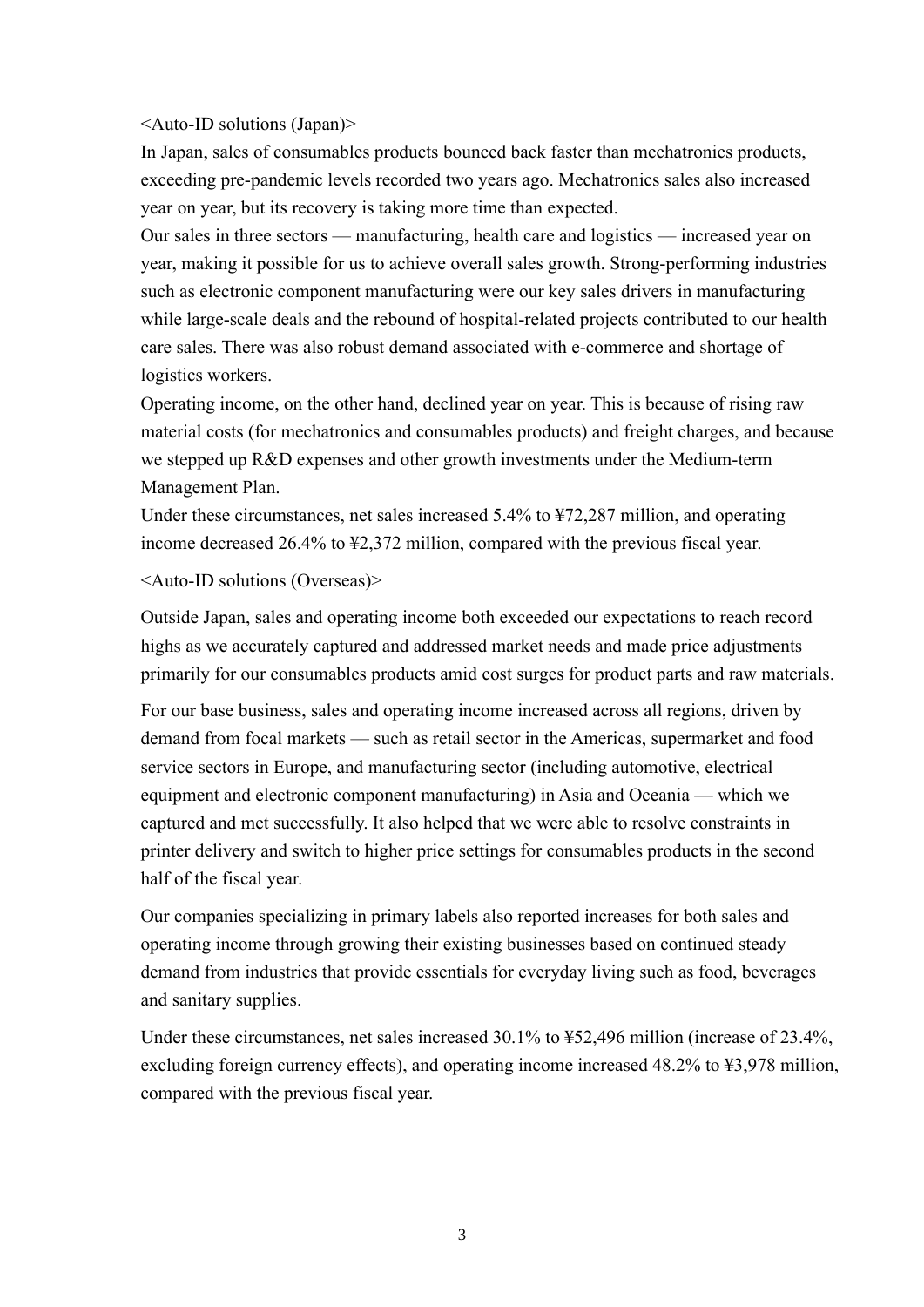### <span id="page-7-0"></span>**(2) Overview of financial position at the end of fiscal 2021**

a. Assets, liabilities and net assets

At the end of the fiscal year under review, the balance of current assets was ¥81,950 million, an increase of ¥7,309 million (from ¥74,641 million recorded at the end of the previous fiscal year). This was primarily the result of increases of ¥2,718 million in merchandise and finished goods and ¥4,456 million in raw materials and supplies. The balance of non-current assets was ¥38,054 million, an increase of ¥3,383 million (from ¥34,671 million at the end of the previous fiscal year). This was primarily due to increases of ¥3,084 million in property, plant and equipment, and ¥399 million in investments and other assets, as well as a decrease of ¥100 million in intangible assets.

The balance of current liabilities was ¥42,071 million, an increase of ¥5,083 million (from ¥36,988 million at the end of the previous fiscal year), primarily due to increases of ¥1,503 million in notes and accounts payable - trade, ¥1,284 million in unearned revenue, and ¥1,625 million in accounts payable - other. The balance of non-current liabilities was ¥13,426 million, an increase of ¥563 million (from ¥12,862 million at the end of the previous fiscal year). This was mainly due to an increase of ¥516 million in lease obligations.

The balance of net assets at the end of the fiscal year under review was ¥64,508 million, an increase of ¥5,045 million (from ¥59,462 million at the end of the previous fiscal year), primarily due to increases of ¥1,281 million in retained earnings and ¥3,037 million in foreign currency translation adjustment (under "Accumulated other comprehensive income").

#### <span id="page-7-1"></span>**(3) Overview of cash flows during fiscal 2021**

At the end of the fiscal year under review, cash and cash equivalents stood at ¥19,140 million, a decrease of ¥3,439 million from the end of the previous fiscal year.

Major cash flow-related factors for the year are outlined below.

#### *Cash flows from operating activities*

Cash flow from operating activities was positive at ¥3,302 million.

This resulted primarily from cash inflows including ¥5,963 million of income before income taxes, ¥4,220 million depreciation and amortization, and a ¥2,557 million increase in trade payables, and cash outflows including a ¥6,288 million increase in inventories, and a ¥1,633 million increase in trade receivables and contract assets, and ¥1,505 million income taxes paid.

### *Cash flows from investing activities*

Cash flow from investment activities was negative at ¥3,738 million.

This resulted primarily from expenditures of ¥2,550 million and ¥1,203 million respectively for the purchase of property, plant and equipment and intangible assets, notwithstanding ¥150 million proceeds from sale of property, plant and equipment and intangible assets.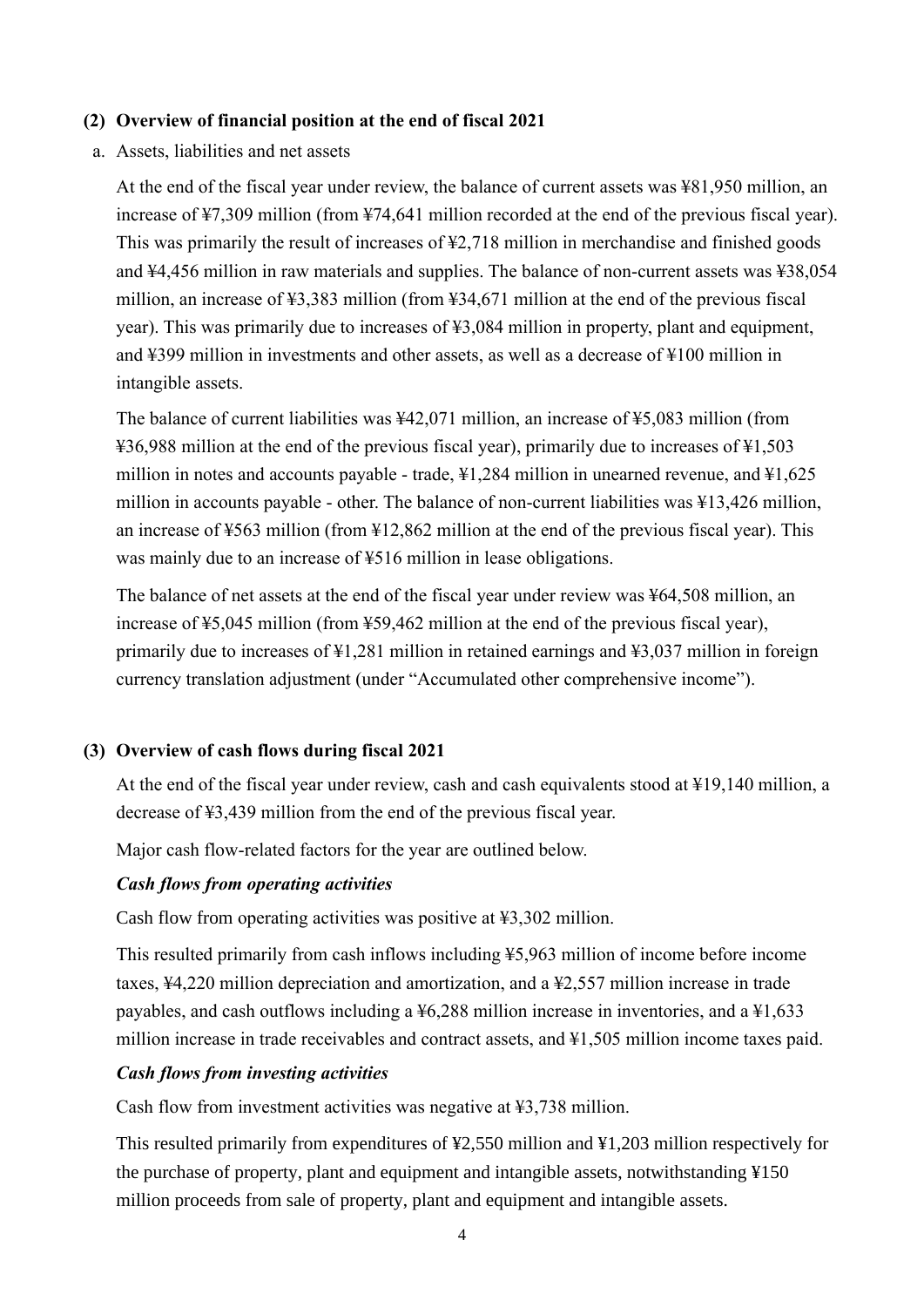### *Cash flows from financing activities*

Cash flow from financing activities was negative at ¥3,987 million.

This resulted primarily from cash outflows including ¥2,362 million dividends paid and ¥1,345 million repayments of lease obligations.

| <b>Fiscal year ended</b>                        | <b>March 31, 2019</b> | <b>March 31, 2020</b> | <b>March 31, 2021</b> | <b>March 31, 2022</b> |
|-------------------------------------------------|-----------------------|-----------------------|-----------------------|-----------------------|
| Equity ratio $(\%)$                             | 51.5                  | 46.3                  | 53.3                  | 52.6                  |
| Equity ratio based on market value $(\%)$       | 81.0                  | 69.1                  | 88.6                  | 48.2                  |
| Ratio of cash flow to interest-bearing debt (%) | 170.4                 | 163.6                 | 265.7                 | 479.0                 |
| Interest-coverage ratio (times)                 | 66.5                  | 60.0                  | 26.4                  | 15.2                  |

### *Trend in cash flow indices*

(Notes)

The equity ratio is equal to shareholders' equity divided by total assets.

The equity ratio based on market value is equal to total stock market capitalization divided by total assets.

The ratio of cash flow to interest-bearing debt is equal to interest-bearing debts divided by operating cash flow.

The interest-coverage ratio is equal to operating cash flow divided by interest payments.

\* All the above indicators are calculated on a consolidated basis.

\* Total stock market capitalization is calculated by multiplying the closing share price on the final trading day of the fiscal year by the number of issued shares (excluding treasury shares) as of the corresponding fiscal year-end.

\* Operating cash flow equals total net cash flows provided by operating activities as stated in the consolidated statements of cash flows. Interest-bearing debts include all debts on which interest is paid, as stated in the consolidated balance sheets. Interest payments are equal to interest paid as stated in the consolidated statements of cash flows.

## <span id="page-8-0"></span>**(4) Forecasts**

As aforementioned, the SATO Group pursues its corporate vision and runs its business based on its most recent three-year Medium-term Management Plan (FY 2021-2023). (Details can be found in the financial results briefing materials for FY 2021 uploaded at the Company's website.)

Regarding our Russia-related business, we are following the Russia–Ukraine situation closely and reviewing a full range of strategic options to adapt our approach for SATO companies in Russia (Okil-Holding, JSC and Okil-SATO X-Pack Co., Ltd) as appropriate in coordination with sanctions and other measures adopted by the international community. In deciding our consolidated forecasts for the new fiscal year (which is also the second year of the Medium-term Management Plan), we have, therefore, excluded the projected earnings of these companies.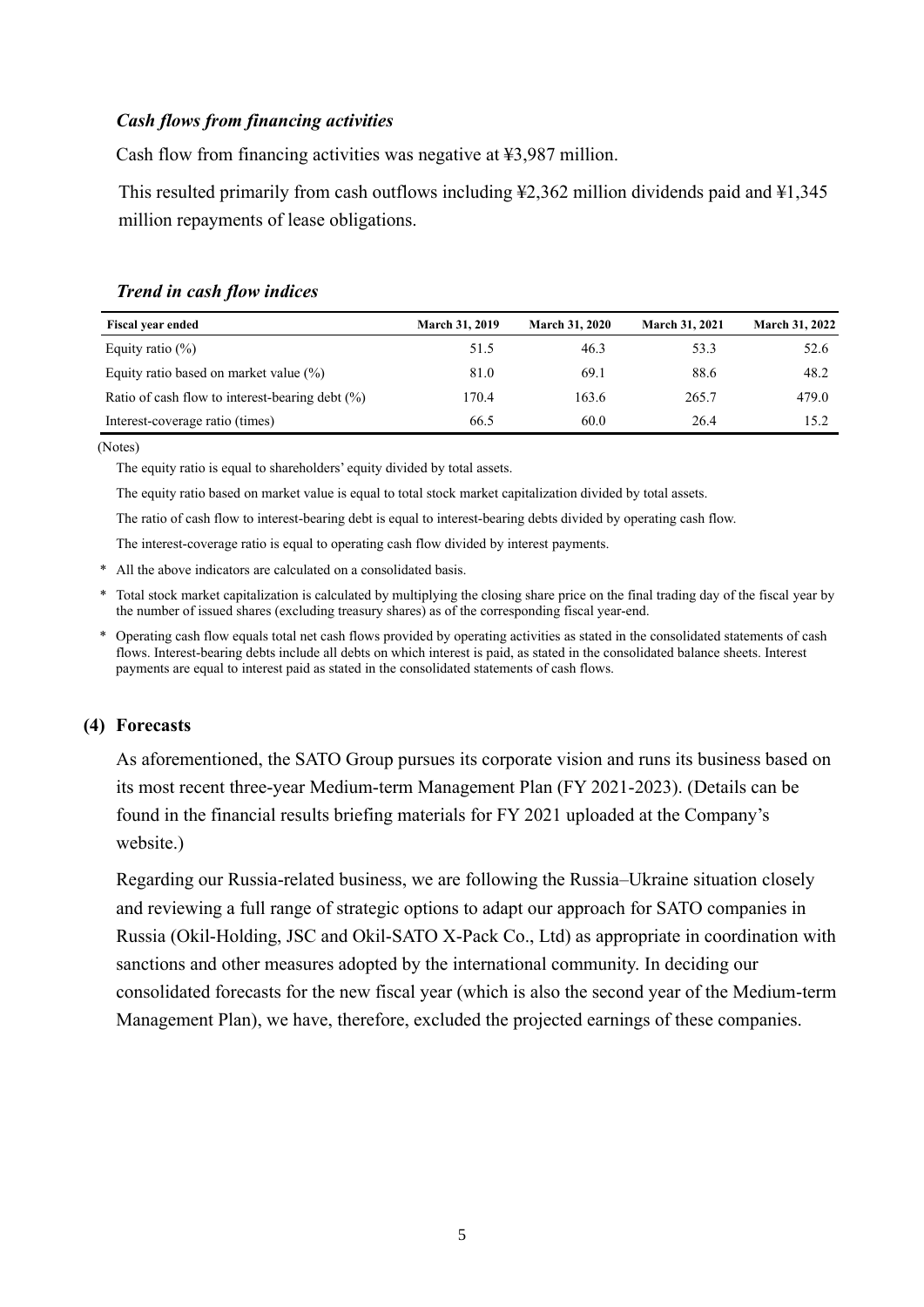Consolidated forecasts for the fiscal year ending March 31, 2023

| Net sales               | $\text{\#119,000}$ million (decrease by 4.6% year on year) |
|-------------------------|------------------------------------------------------------|
| Operating income        | ¥8,000 million (increase by 24.9% year on year)            |
| Ordinary income         | ¥7,800 million (increase by 28.8% year on year)            |
| Net income attributable | ¥3,400 million (decrease by 10.4% year on year)            |
| to owners of parent     |                                                            |

The foreign exchange rates assumed in the above forecasts are US\$1 =  $\text{\textsterling}120$  and  $\text{\textsterling}1 = \text{\textsterling}135$ .

Forward-looking statements, including the consolidated forecasts stated in these materials, are based on information currently available to the Company and certain assumptions deemed reasonable. Results may differ from the consolidated forecasts due to various factors.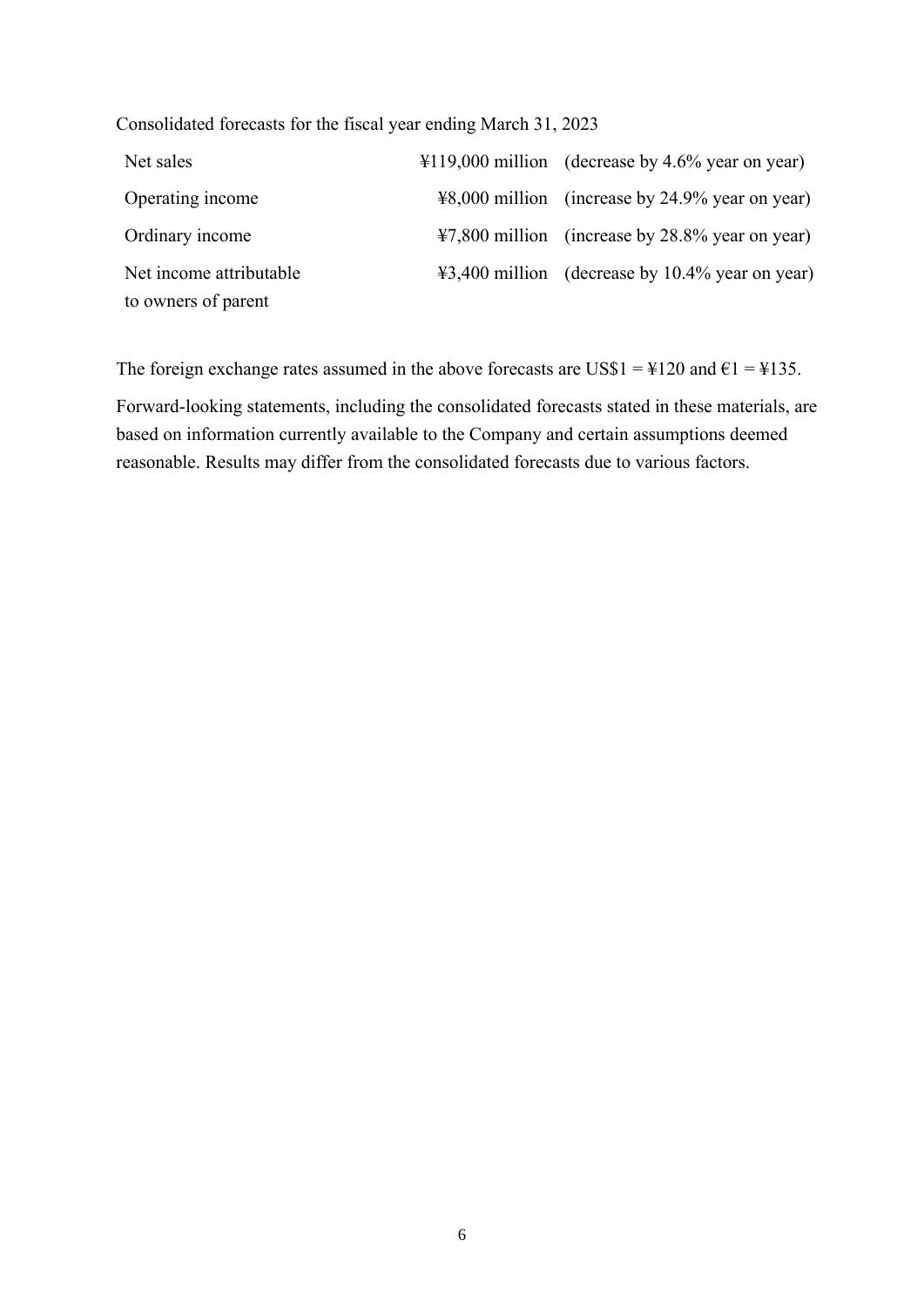### <span id="page-10-0"></span>**2. Our Basic Stance regarding Selection of Accounting Standards**

The SATO Group chooses to use Japanese GAAP for accounting because Japanese accounting standards are now of high quality and internationally competitive as a result of convergence with international accounting standards and have been accepted to be equivalent to International Financial Reporting Standards (IFRSs) in Europe.

With regard to future adoption of IFRSs, the Group will give due consideration to domestic and international circumstances and take action accordingly.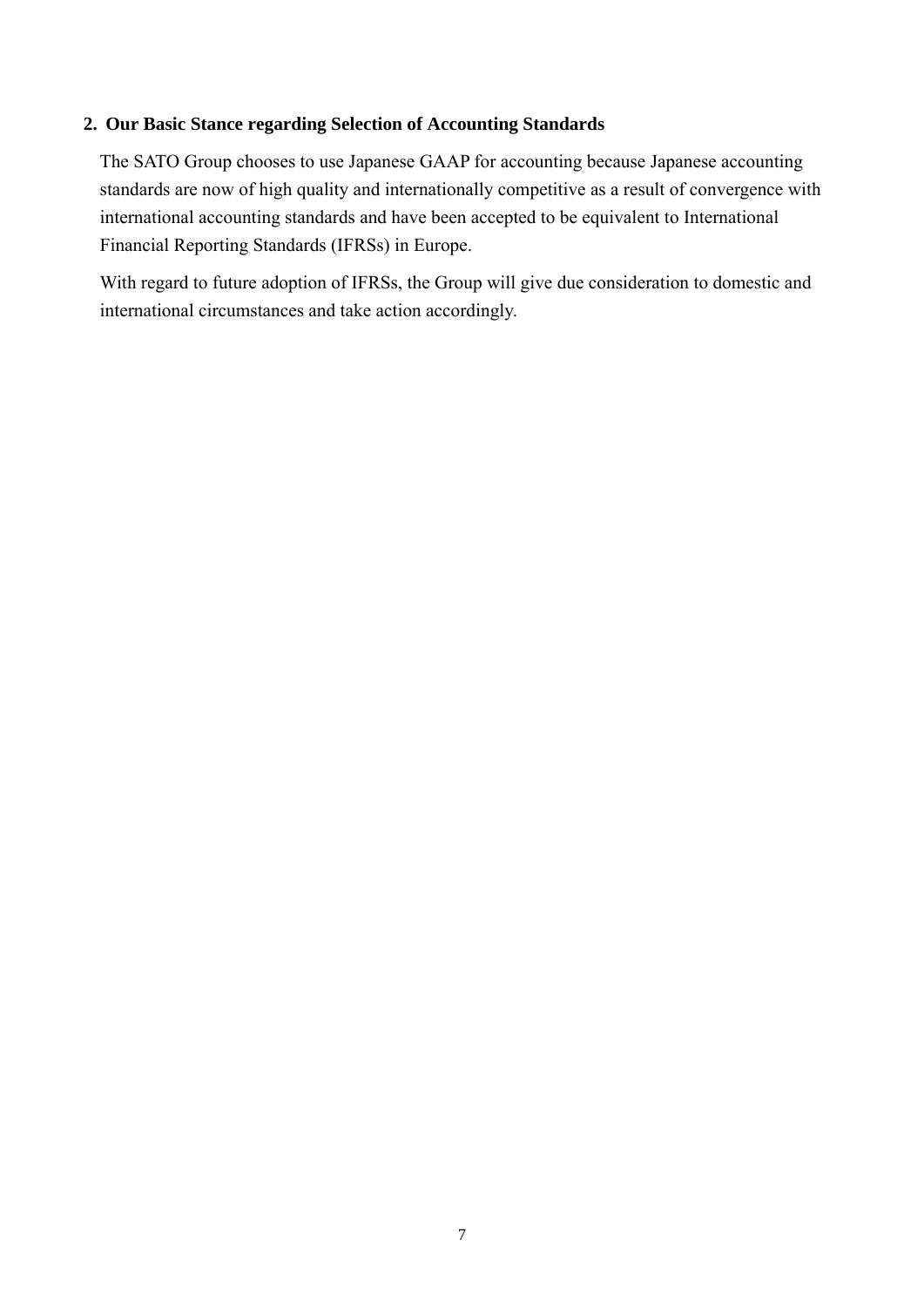# <span id="page-11-0"></span>**3. Consolidated Financial Statements and Significant Notes Thereto**

# <span id="page-11-1"></span>**(1) Consolidated balance sheets**

|                                                               |                      | Unit: Millions of yen |
|---------------------------------------------------------------|----------------------|-----------------------|
|                                                               | As of March 31, 2021 | As of March 31, 2022  |
| Assets                                                        |                      |                       |
| Current assets                                                |                      |                       |
| Cash and deposits                                             | 32.998               | 29,813                |
| Notes and accounts receivable - trade                         | 24,878               |                       |
| Notes and accounts receivable - trade, and contract<br>assets |                      | 26,688                |
| Securities                                                    | 39                   | 41                    |
| Merchandise and finished goods                                | 8.722                | 11,441                |
| Work in process                                               | 394                  | 564                   |
| Raw materials and supplies                                    | 3,956                | 8,413                 |
| Accounts receivable - other                                   | 1,784                | 2,177                 |
| Other                                                         | 2,104                | 3,045                 |
| Allowance for doubtful accounts                               | (236)                | (234)                 |
| Total current assets                                          | 74,641               | 81,950                |
| Non-current assets                                            |                      |                       |
| Property, plant and equipment                                 |                      |                       |
| Buildings and structures                                      | 18,189               | 19,760                |
| Accumulated depreciation                                      | (7, 301)             | (7,295)               |
| Buildings and structures, net                                 | 10,887               | 12,465                |
| Machinery, equipment and vehicles                             | 27,860               | 29,715                |
| Accumulated depreciation                                      | (17, 297)            | (18, 473)             |
| Machinery, equipment and vehicles, net                        | 10,562               | 11,241                |
| Tools, furniture and fixtures                                 | 6,681                | 7,300                 |
| Accumulated depreciation                                      | (4,834)              | (5,274)               |
| Tools, furniture and fixtures, net                            | 1,846                | 2,026                 |
| Land                                                          | 3,600                | 3,764                 |
| Construction in progress                                      | 409                  | 892                   |
| Total property, plant and equipment                           | 27,306               | 30,390                |
| Intangible assets                                             |                      |                       |
| Goodwill                                                      | 600                  | 416                   |
| Software                                                      | 1,750                | 1,833                 |
| Other                                                         | 1,006                | 1,006                 |
| Total intangible assets                                       | 3,356                | 3,256                 |
| Investments and other assets                                  |                      |                       |
| Investment securities                                         | 1,192                | 1,479                 |
| Long-term loans receivable                                    | $\,1\,$              | $\mathbf{0}$          |
| Guarantee deposits                                            | 1,632                | 1,471                 |
| Deferred tax assets                                           | 1,011                | 1,087                 |
| Net defined benefit asset                                     |                      | 45                    |
| Other                                                         | 183                  | 334                   |
| Allowance for doubtful accounts                               | (12)                 | (12)                  |
| Total investments and other assets                            | 4,007                | 4,407                 |
| Total non-current assets                                      | 34,671               | 38,054                |
| Total assets                                                  | 109,312              | 120,005               |
|                                                               |                      |                       |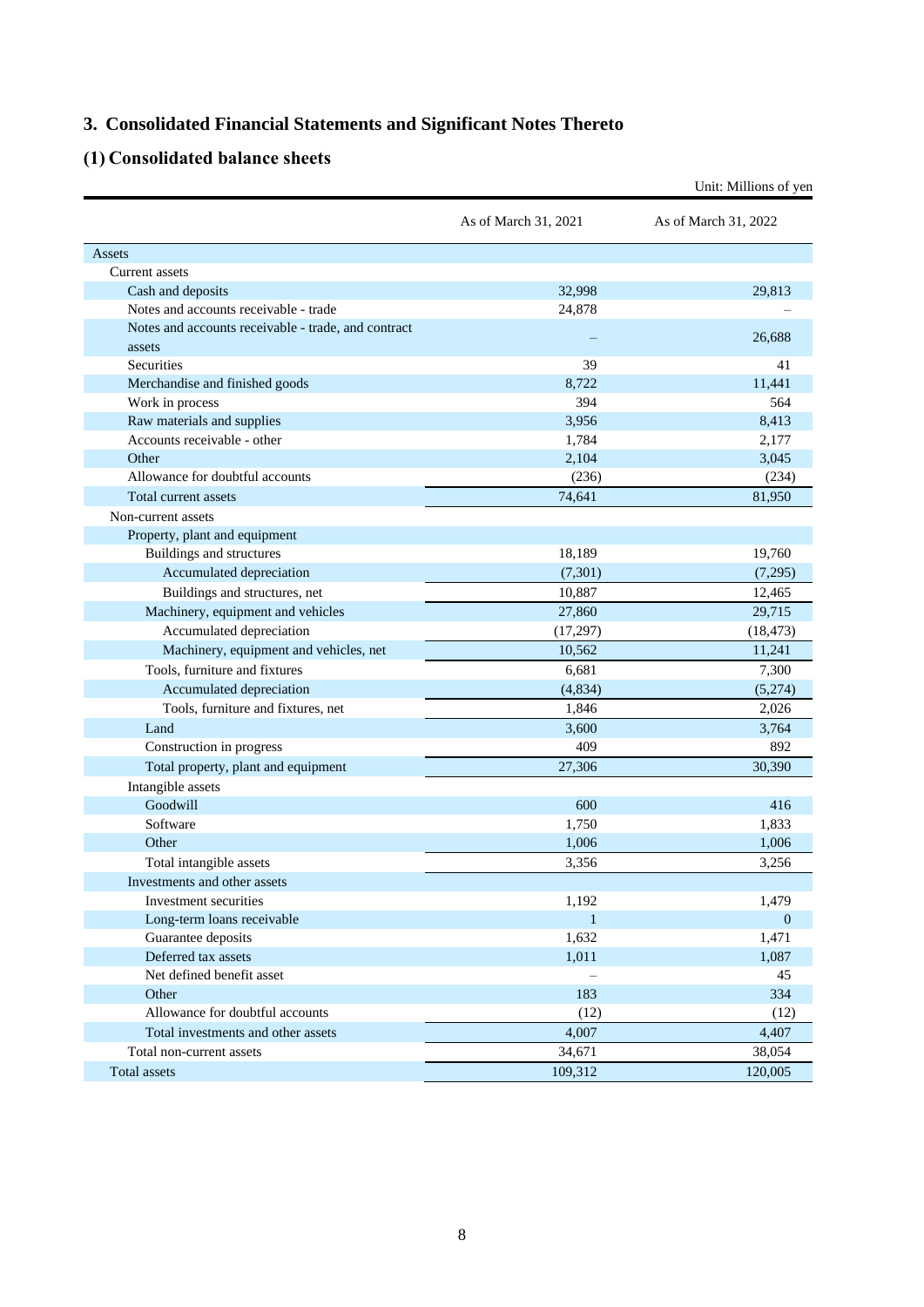|                                                       | As of March 31, 2021 | As of March 31, 2022 |
|-------------------------------------------------------|----------------------|----------------------|
| Liabilities                                           |                      |                      |
| <b>Current liabilities</b>                            |                      |                      |
| Notes and accounts payable - trade                    | 7,569                | 9,073                |
| Electronically recorded obligations - operating       | 10,171               | 11,571               |
| Short-term borrowings                                 | 3.588                | 3.573                |
| Lease obligations                                     | 1,204                | 1,147                |
| Unearned revenue                                      | 5,536                | 6,820                |
| Accounts payable - other                              | 3,080                | 4,705                |
| Income taxes payable                                  | 1,096                | 872                  |
| Provision for bonuses                                 | 340                  | 536                  |
| Provision for product warranties                      | 944                  | 43                   |
| Other                                                 | 3,453                | 3,724                |
| Total current liabilities                             | 36,988               | 42,071               |
| Non-current liabilities                               |                      |                      |
| Long-term borrowings                                  | 6,515                | 6,454                |
| Lease obligations                                     | 4,040                | 4,557                |
| Retirement benefit liability                          | 1,193                | 1,227                |
| Provision for share-based remuneration for directors  | 277                  | 57                   |
| (and other officers)                                  |                      |                      |
| Other                                                 | 836                  | 1,128                |
| Total non-current liabilities                         | 12,862               | 13,426               |
| <b>Total liabilities</b>                              | 49,850               | 55,497               |
| Net assets                                            |                      |                      |
| Shareholders' equity                                  |                      |                      |
| Share capital                                         | 8,468                | 8,468                |
| Capital surplus                                       | 7.740                | 7.765                |
| Retained earnings                                     | 48,974               | 50,256               |
| Treasury shares                                       | (2,537)              | (2, 345)             |
| Total shareholders' equity                            | 62,646               | 64,144               |
| Accumulated other comprehensive income                |                      |                      |
| Valuation difference on available-for-sale securities |                      | 164                  |
| Foreign currency translation adjustment               | (2,359)              | 678                  |
| Remeasurements of defined benefit plans               | (2,012)              | (1, 851)             |
| Total accumulated other comprehensive income          | (4,372)              | (1,008)              |
| Share acquisition rights                              | 28                   | 28                   |
| Non-controlling interests                             | 1,159                | 1,343                |
| Total net assets                                      | 59,462               | 64,508               |
| Total liabilities and net assets                      | 109,312              | 120,005              |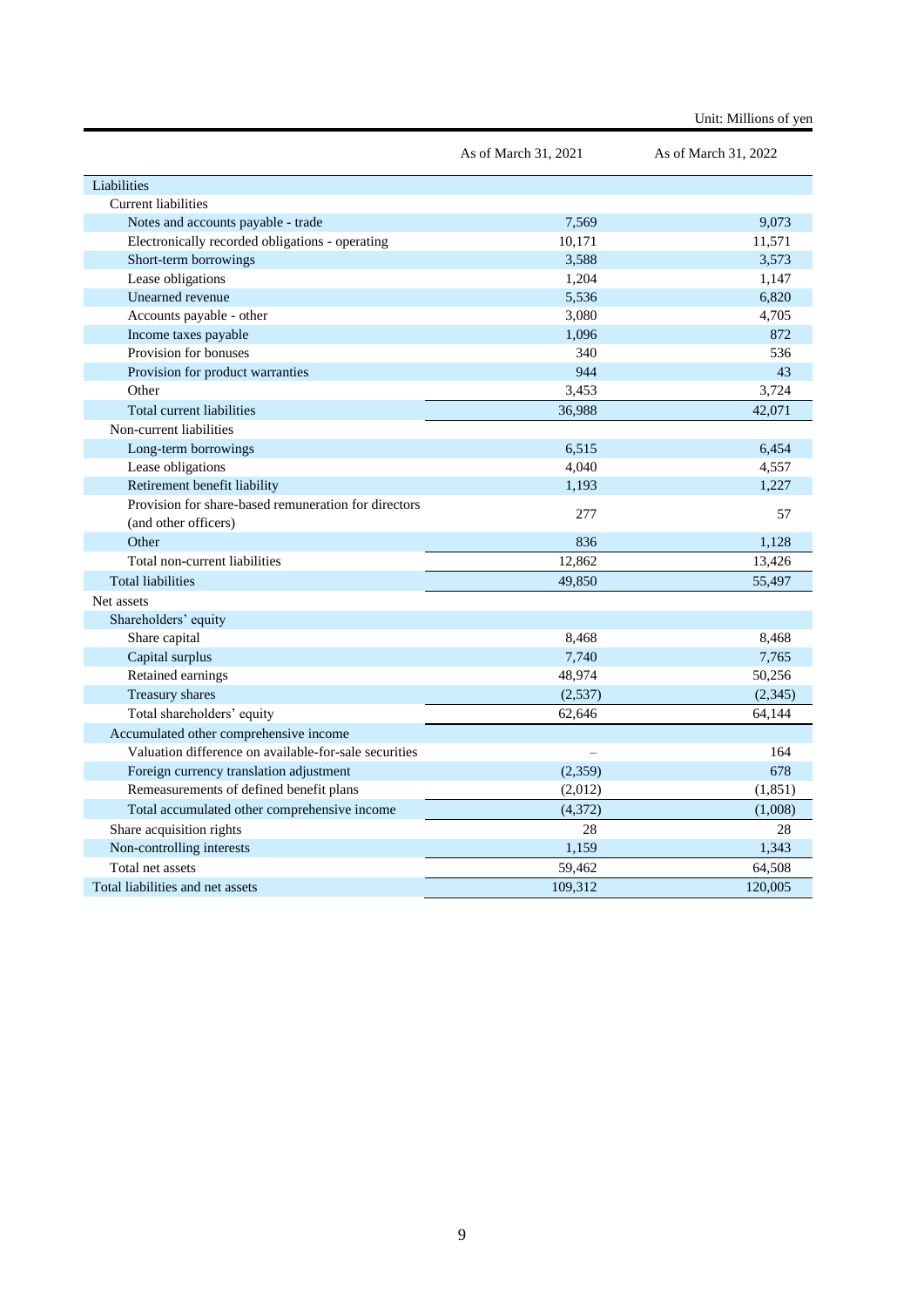# <span id="page-13-0"></span>**(2) Consolidated statements of (comprehensive) income**

# **Consolidated statements of income**

<span id="page-13-1"></span>

|                                                      |                                     | Unit: Millions of yen               |
|------------------------------------------------------|-------------------------------------|-------------------------------------|
|                                                      | Fiscal year ended<br>March 31, 2021 | Fiscal year ended<br>March 31, 2022 |
| Net sales                                            | 109,052                             | 124,783                             |
| Cost of sales                                        | 63,316                              | 74,385                              |
| Gross profit                                         | 45,735                              | 50,398                              |
| Selling, general and administrative expenses         | 39,888                              | 43,994                              |
| Operating income                                     | 5,847                               | 6,404                               |
| Non-operating income                                 |                                     |                                     |
| Interest income                                      | 75                                  | 79                                  |
| Dividend income                                      | 17                                  | 60                                  |
| Purchase discounts                                   | 19                                  | 18                                  |
| Rental income                                        | 11                                  | 11                                  |
| Reversal of allowance for doubtful accounts          | 89                                  |                                     |
| Other                                                | 179                                 | 234                                 |
| Total non-operating income                           | 393                                 | 404                                 |
| Non-operating expenses                               |                                     |                                     |
| Interest expenses                                    | 220                                 | 217                                 |
| Sales discounts                                      | 61                                  |                                     |
| Foreign exchange losses                              | 227                                 | 341                                 |
| Other                                                | 210                                 | 192                                 |
| Total non-operating expenses                         | 719                                 | 751                                 |
| Ordinary income                                      | 5,521                               | 6,057                               |
| Extraordinary income                                 |                                     |                                     |
| Gain on sale of non-current assets                   | 10,454                              | 49                                  |
| Total extraordinary income                           | 10,454                              | 49                                  |
| <b>Extraordinary losses</b>                          |                                     |                                     |
| Loss on sale of non-current assets                   | 40                                  | 18                                  |
| Loss on retirement of non-current assets             | 24                                  | 13                                  |
| <b>Impairment</b> losses                             | 448                                 | 11                                  |
| Loss on business restructuring                       | 249                                 | 99                                  |
| Loss on sale of businesses                           | 756                                 |                                     |
| Other                                                |                                     | $\mathbf{0}$                        |
| Total extraordinary losses                           | 1,519                               | 143                                 |
| Income before income taxes                           | 14,457                              | 5,963                               |
| Income taxes - current                               | 1,403                               | 1,958                               |
| Income taxes - deferred                              | (10)                                | 47                                  |
| Total income taxes                                   | 1,392                               | 2,006                               |
| Net income                                           | 13,064                              | 3,956                               |
| Net income attributable to non-controlling interests | 104                                 | 162                                 |
| Net income attributable to owners of parent          | 12,959                              | 3,794                               |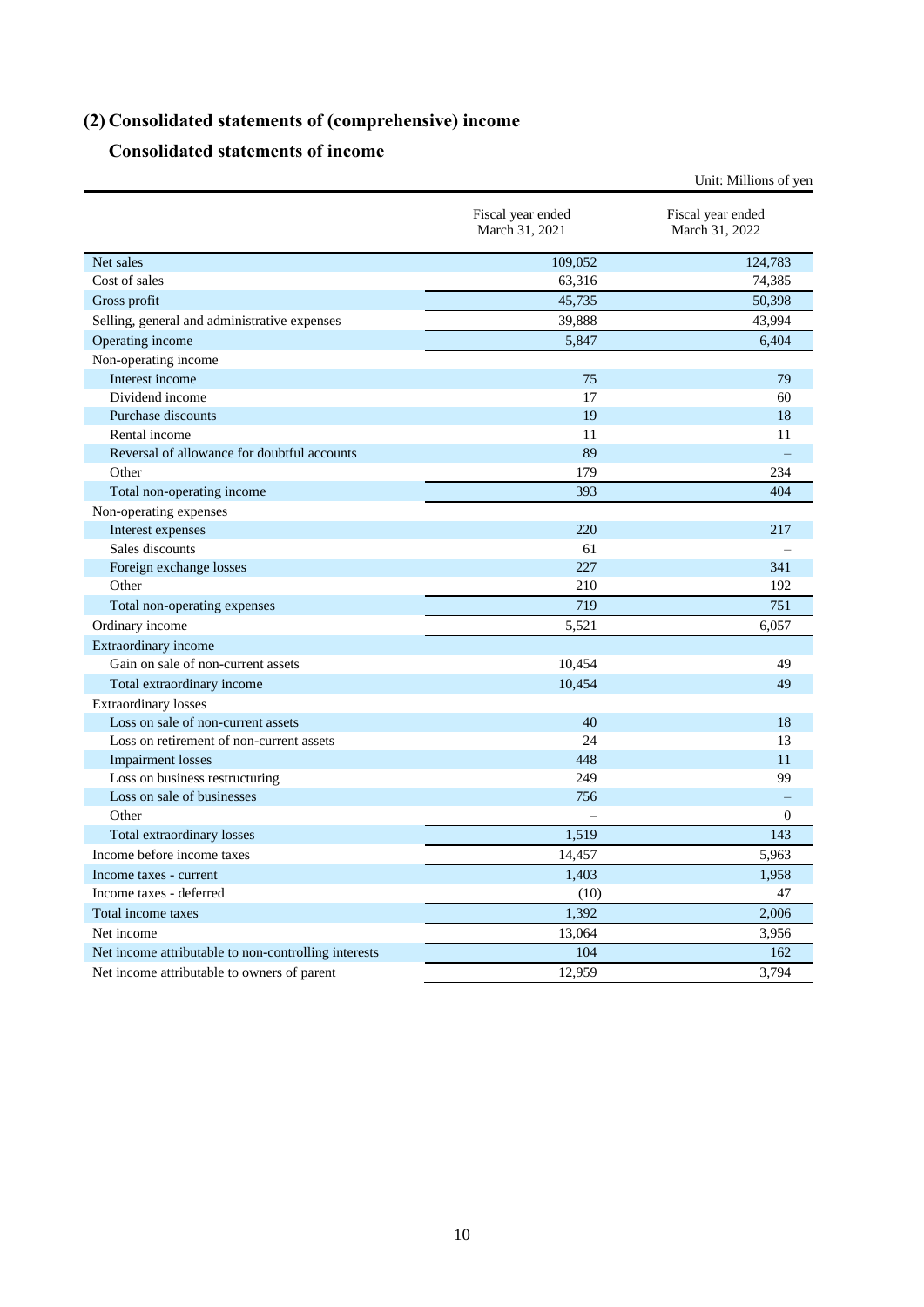# <span id="page-14-0"></span>**Consolidated statements of comprehensive income**

|                                                                   |                                     | Unit: Millions of yen               |
|-------------------------------------------------------------------|-------------------------------------|-------------------------------------|
|                                                                   | Fiscal year ended<br>March 31, 2021 | Fiscal year ended<br>March 31, 2022 |
| Net income                                                        | 13,064                              | 3,956                               |
| Other comprehensive income                                        |                                     |                                     |
| Valuation difference on available-for-sale securities             |                                     | 164                                 |
| Foreign currency translation adjustment                           | 1.699                               | 3,059                               |
| Remeasurements of defined benefit plans, net of tax               | (1,801)                             | 160                                 |
| Total other comprehensive income                                  | (101)                               | 3,385                               |
| Comprehensive income                                              | 12,962                              | 7,342                               |
| Comprehensive income attributable to                              |                                     |                                     |
| Comprehensive income attributable to owners of parent             | 12,793                              | 7,157                               |
| Comprehensive income attributable to non-controlling<br>interests | 168                                 | 184                                 |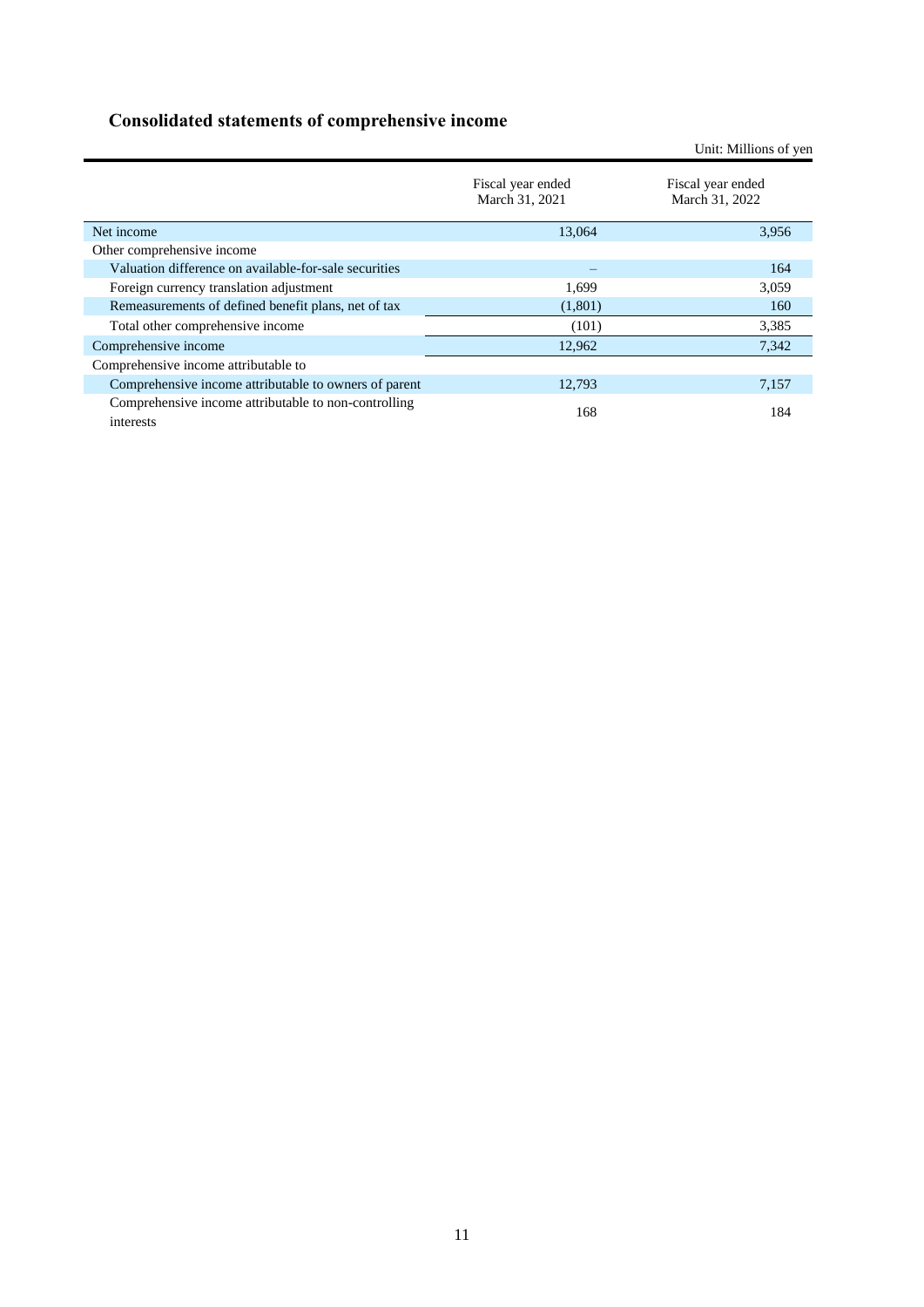# <span id="page-15-0"></span>**(3) Consolidated statements of changes in equity**

|  | Fiscal year ended March 31, 2021 |  |  |  |
|--|----------------------------------|--|--|--|
|--|----------------------------------|--|--|--|

|                                                         |                          |                      |                   |                 | Unit: Millions of yen         |  |  |
|---------------------------------------------------------|--------------------------|----------------------|-------------------|-----------------|-------------------------------|--|--|
|                                                         |                          | Shareholders' equity |                   |                 |                               |  |  |
|                                                         | Share capital            | Capital surplus      | Retained earnings | Treasury shares | Total shareholders'<br>equity |  |  |
| Balance at beginning of period                          | 8,468                    | 7,738                | 38,345            | (2,552)         | 51,999                        |  |  |
| Changes during period                                   |                          |                      |                   |                 |                               |  |  |
| Dividends of surplus                                    |                          |                      | (2,330)           |                 | (2,330)                       |  |  |
| Net income attributable to<br>owners of parent          |                          |                      | 12,959            |                 | 12,959                        |  |  |
| Purchase of treasury shares                             |                          |                      |                   | (0)             | (0)                           |  |  |
| Disposal of treasury shares                             |                          | $\overline{2}$       |                   | 15              | 17                            |  |  |
| Net changes in items other<br>than shareholders' equity |                          |                      |                   |                 |                               |  |  |
| Total changes during period                             | $\overline{\phantom{0}}$ | $\overline{2}$       | 10,629            | 15              | 10,647                        |  |  |
| Balance at end of period                                | 8,468                    | 7,740                | 48,974            | (2,537)         | 62,646                        |  |  |

|                                                         | Accumulated other comprehensive income           |                                               |                                                          |                                             |           |                  |
|---------------------------------------------------------|--------------------------------------------------|-----------------------------------------------|----------------------------------------------------------|---------------------------------------------|-----------|------------------|
|                                                         | Foreign<br>currency<br>translation<br>adjustment | Remeasurements<br>of defined<br>benefit plans | Total<br>accumulated<br>other<br>comprehensive<br>income | Share acquisition Non-controlling<br>rights | interests | Total net assets |
| Balance at beginning of period                          | (3,995)                                          | (211)                                         | (4,206)                                                  | 39                                          | 990       | 48,823           |
| Changes during period                                   |                                                  |                                               |                                                          |                                             |           |                  |
| Dividends of surplus                                    |                                                  |                                               |                                                          |                                             |           | (2,330)          |
| Net income attributable to<br>owners of parent          |                                                  |                                               |                                                          |                                             |           | 12,959           |
| Purchase of treasury shares                             |                                                  |                                               |                                                          |                                             |           | (0)              |
| Disposal of treasury shares                             |                                                  |                                               |                                                          |                                             |           | 17               |
| Net changes in items other<br>than shareholders' equity | 1,635                                            | (1,801)                                       | (165)                                                    | (10)                                        | 168       | (7)              |
| Total changes during period                             | 1,635                                            | (1,801)                                       | (165)                                                    | (10)                                        | 168       | 10,639           |
| Balance at end of period                                | (2,359)                                          | (2,012)                                       | (4,372)                                                  | 28                                          | 1,159     | 59,462           |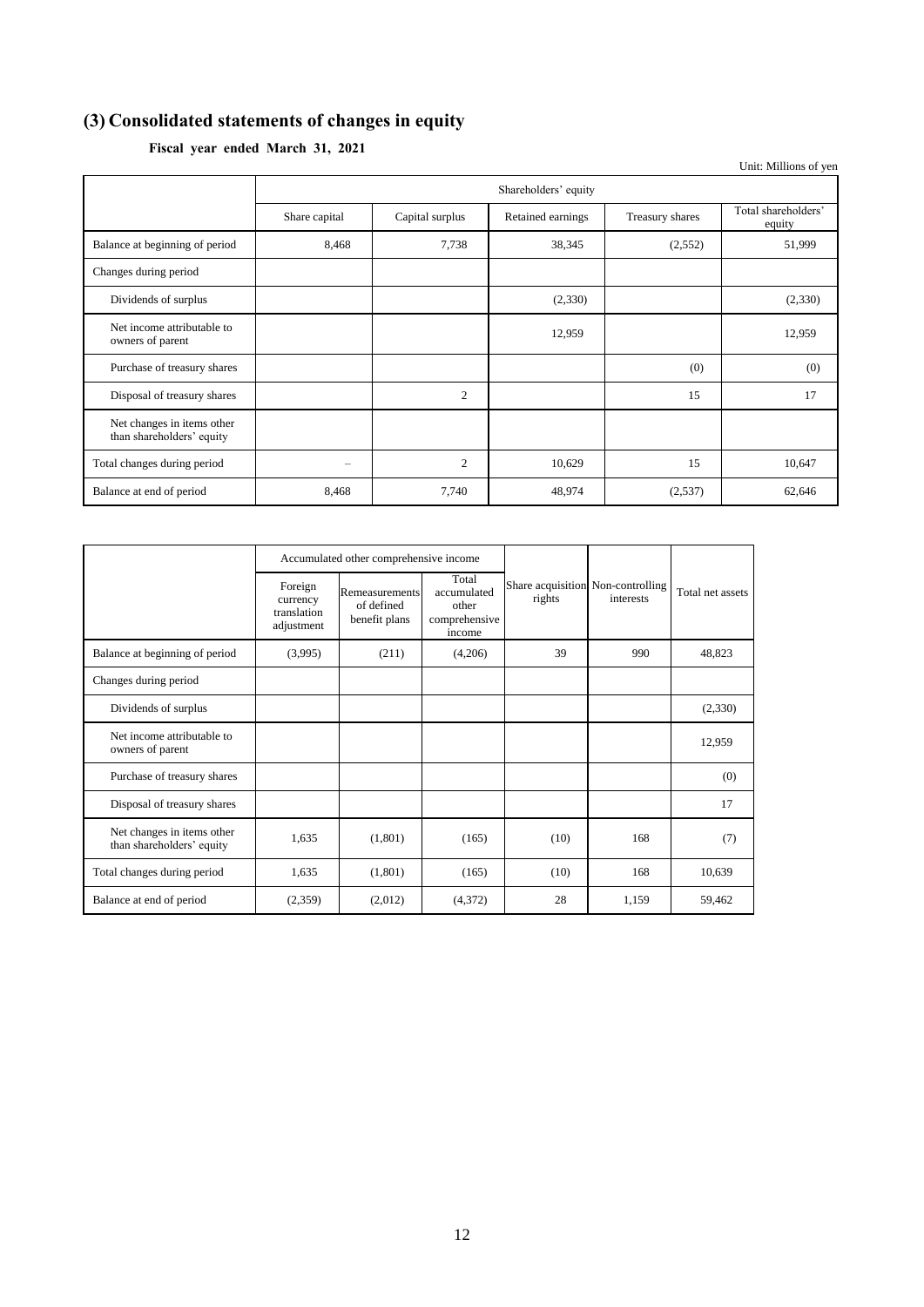## **Fiscal year ended March 31, 2022**

|                                                         | Shareholders' equity     |                 |                   |                 |                               |  |
|---------------------------------------------------------|--------------------------|-----------------|-------------------|-----------------|-------------------------------|--|
|                                                         | Share capital            | Capital surplus | Retained earnings | Treasury shares | Total shareholders'<br>equity |  |
| Balance at beginning of period                          | 8,468                    | 7,740           | 48,974            | (2,537)         | 62,646                        |  |
| Cumulative effects of changes<br>in accounting policies |                          |                 | (149)             |                 | (149)                         |  |
| Restated balance                                        | 8,468                    | 7,740           | 48,825            | (2,537)         | 62,497                        |  |
| Changes during period                                   |                          |                 |                   |                 |                               |  |
| Dividends of surplus                                    |                          |                 | (2,364)           |                 | (2,364)                       |  |
| Net income attributable to<br>owners of parent          |                          |                 | 3,794             |                 | 3,794                         |  |
| Purchase of treasury shares                             |                          |                 |                   | (1)             | (1)                           |  |
| Disposal of treasury shares                             |                          | 25              |                   | 193             | 219                           |  |
| Net changes in items other<br>than shareholders' equity |                          |                 |                   |                 |                               |  |
| Total changes during period                             | $\overline{\phantom{0}}$ | 25              | 1,431             | 191             | 1,647                         |  |
| Balance at end of period                                | 8,468                    | 7.765           | 50,256            | (2,345)         | 64,144                        |  |

|                                                         | Accumulated other comprehensive income           |                                               |                                                                |                                                          |        |                                                |                  |
|---------------------------------------------------------|--------------------------------------------------|-----------------------------------------------|----------------------------------------------------------------|----------------------------------------------------------|--------|------------------------------------------------|------------------|
|                                                         | Foreign<br>currency<br>translation<br>adjustment | Remeasurements<br>of defined<br>benefit plans | Valuation<br>difference on<br>available-for-sale<br>securities | Total<br>accumulated<br>other<br>comprehensive<br>income | rights | Share acquisition Non-controlling<br>interests | Total net assets |
| Balance at beginning of period                          | (2,359)                                          | (2,012)                                       | $\equiv$                                                       | (4,372)                                                  | 28     | 1.159                                          | 59,462           |
| Cumulative effects of changes<br>in accounting policies |                                                  |                                               |                                                                |                                                          |        |                                                | (149)            |
| Restated balance                                        | (2,359)                                          | (2,012)                                       | -                                                              | (4,372)                                                  | 28     | 1.159                                          | 59,313           |
| Changes during period                                   |                                                  |                                               |                                                                |                                                          |        |                                                |                  |
| Dividends of surplus                                    |                                                  |                                               |                                                                |                                                          |        |                                                | (2,364)          |
| Net income attributable to<br>owners of parent          |                                                  |                                               |                                                                |                                                          |        |                                                | 3,794            |
| Purchase of treasury shares                             |                                                  |                                               |                                                                |                                                          |        |                                                | (1)              |
| Disposal of treasury shares                             |                                                  |                                               |                                                                |                                                          |        |                                                | 219              |
| Net changes in items other<br>than shareholders' equity | 3.037                                            | 160                                           | 164                                                            | 3,363                                                    |        | 184                                            | 3,548            |
| Total changes during period                             | 3,037                                            | 160                                           | 164                                                            | 3,363                                                    |        | 184                                            | 5,195            |
| Balance at end of period                                | 678                                              | (1,851)                                       | 164                                                            | (1,008)                                                  | 28     | 1.343                                          | 64,508           |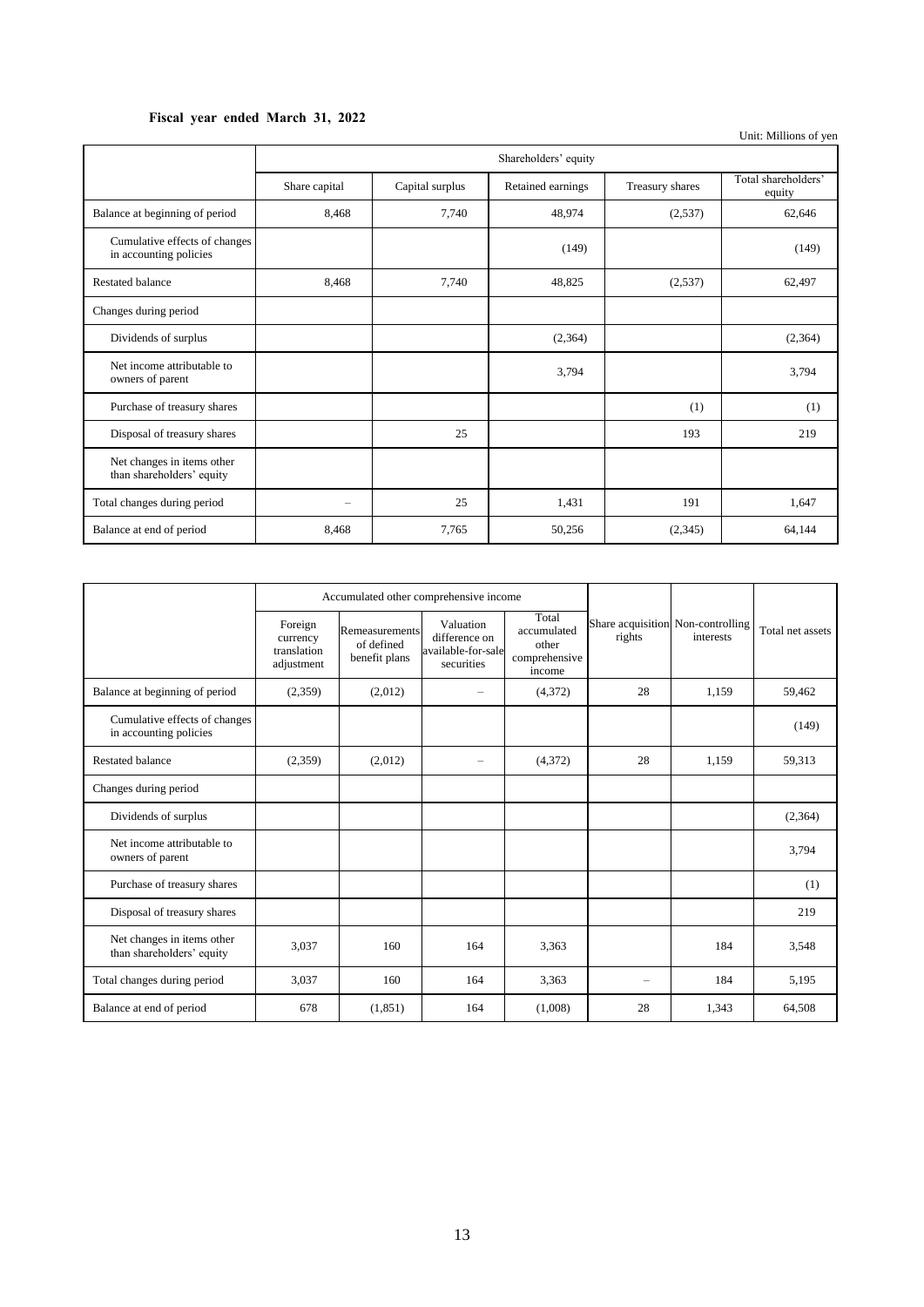# <span id="page-17-0"></span>**(4) Consolidated statements of cash flows**

|                                                        | Fiscal year ended<br>March 31, 2021 | Fiscal year ended<br>March 31, 2022 |
|--------------------------------------------------------|-------------------------------------|-------------------------------------|
| Cash flows from operating activities                   |                                     |                                     |
| Income before income taxes                             | 14,457                              | 5,963                               |
| Depreciation and amortization                          | 4,092                               | 4,220                               |
| Amortization of goodwill                               | 223                                 | 236                                 |
| <b>Impairment</b> losses                               | 448                                 | 11                                  |
| Loss (gain) on sale of businesses                      | 756                                 |                                     |
| Loss on business restructuring                         | 249                                 | 99                                  |
| Loss (gain) on sale of non-current assets              | (10, 414)                           | (30)                                |
| Loss on retirement of non-current assets               | 24                                  | 13                                  |
| Increase (decrease) in allowance for doubtful accounts | (269)                               | (12)                                |
| Increase (decrease) in provision for bonuses           | 63                                  | 164                                 |
| Increase (decrease) in retirement benefit liability    | (2,219)                             | 262                                 |
| Interest and dividend income                           | (93)                                | (140)                               |
| Interest expenses                                      | 220                                 | 217                                 |
| Foreign exchange losses (gains)                        | 461                                 | 332                                 |
| Decrease (increase) in trade receivables               | (598)                               |                                     |
| Decrease (increase) in trade receivables and contract  |                                     | (1,633)                             |
| assets                                                 |                                     |                                     |
| Decrease (increase) in inventories                     | 183                                 | (6,288)                             |
| Increase (decrease) in accrued consumption taxes       | (64)                                | (812)                               |
| Decrease (increase) in accounts receivable - other     | 74                                  | (371)                               |
| Increase (decrease) in trade payables                  | (867)                               | 2,557                               |
| Increase (decrease) in accounts payable - other        | 221                                 | 580                                 |
| Other, net                                             | 544                                 | (172)                               |
| Subtotal                                               | 7,495                               | 5,197                               |
| Interest and dividends received                        | 93                                  | 140                                 |
| Interest paid                                          | (220)                               | (217)                               |
| Payments for business restructuring                    | (51)                                | (312)                               |
| Income taxes paid                                      | (3,492)                             | (1,505)                             |
| Income taxes refund                                    | 1,982                               |                                     |
| Net cash provided by (used in) operating activities    | 5,806                               | 3,302                               |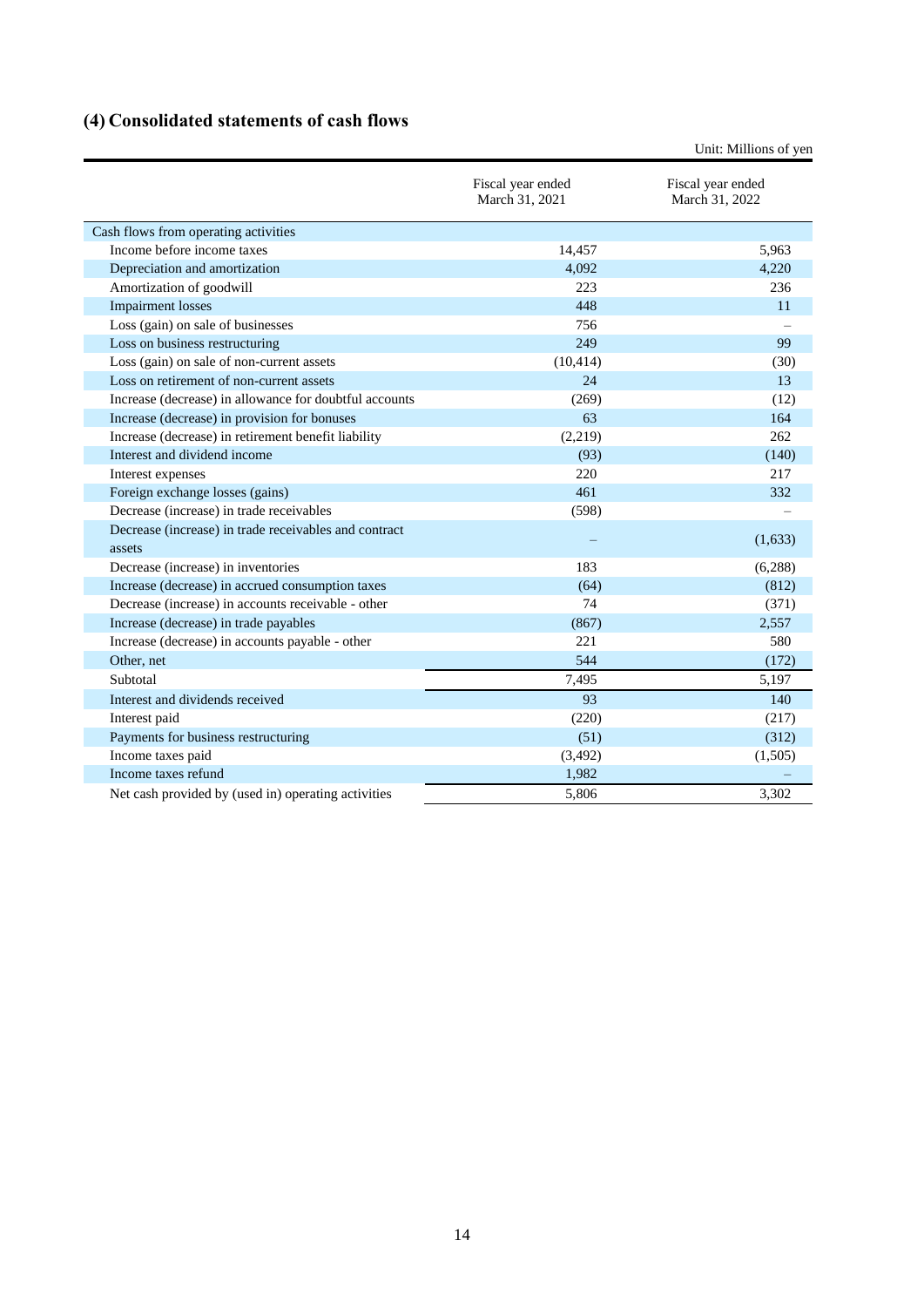|                                                                                              | Fiscal year ended<br>March 31, 2021 | Fiscal year ended<br>March 31, 2022 |
|----------------------------------------------------------------------------------------------|-------------------------------------|-------------------------------------|
| Cash flows from investing activities                                                         |                                     |                                     |
| Purchase of property, plant and equipment                                                    | (3,516)                             | (2,550)                             |
| Purchase of intangible assets                                                                | (805)                               | (1,203)                             |
| Proceeds from sale of property, plant and equipment<br>and intangible assets                 | 14,369                              | 150                                 |
| Payments into time deposits                                                                  | (10,000)                            | (623)                               |
| Proceeds from withdrawal of time deposits                                                    |                                     | 422                                 |
| Payments for sale of shares of subsidiaries resulting in<br>change in scope of consolidation | (169)                               |                                     |
| Other, net                                                                                   | 18                                  | 65                                  |
| Net cash provided by (used in) investing activities                                          | (102)                               | (3,738)                             |
| Cash flows from financing activities                                                         |                                     |                                     |
| Net increase (decrease) in short-term borrowings                                             | (3,522)                             | (262)                               |
| Repayments of long-term borrowings                                                           | (27)                                | (15)                                |
| Repayments of lease obligations                                                              | (1,251)                             | (1,345)                             |
| Dividends paid                                                                               | (2,329)                             | (2,362)                             |
| Other, net                                                                                   | (0)                                 | (1)                                 |
| Net cash provided by (used in) financing activities                                          | (7, 131)                            | (3,987)                             |
| Effect of exchange rate change on cash and cash<br>equivalents                               | 629                                 | 983                                 |
| Net increase (decrease) in cash and cash equivalents                                         | (798)                               | (3,439)                             |
| Cash and cash equivalents at beginning of period                                             | 23,379                              | 22,580                              |
| Cash and cash equivalents at end of period                                                   | 22,580                              | 19.140                              |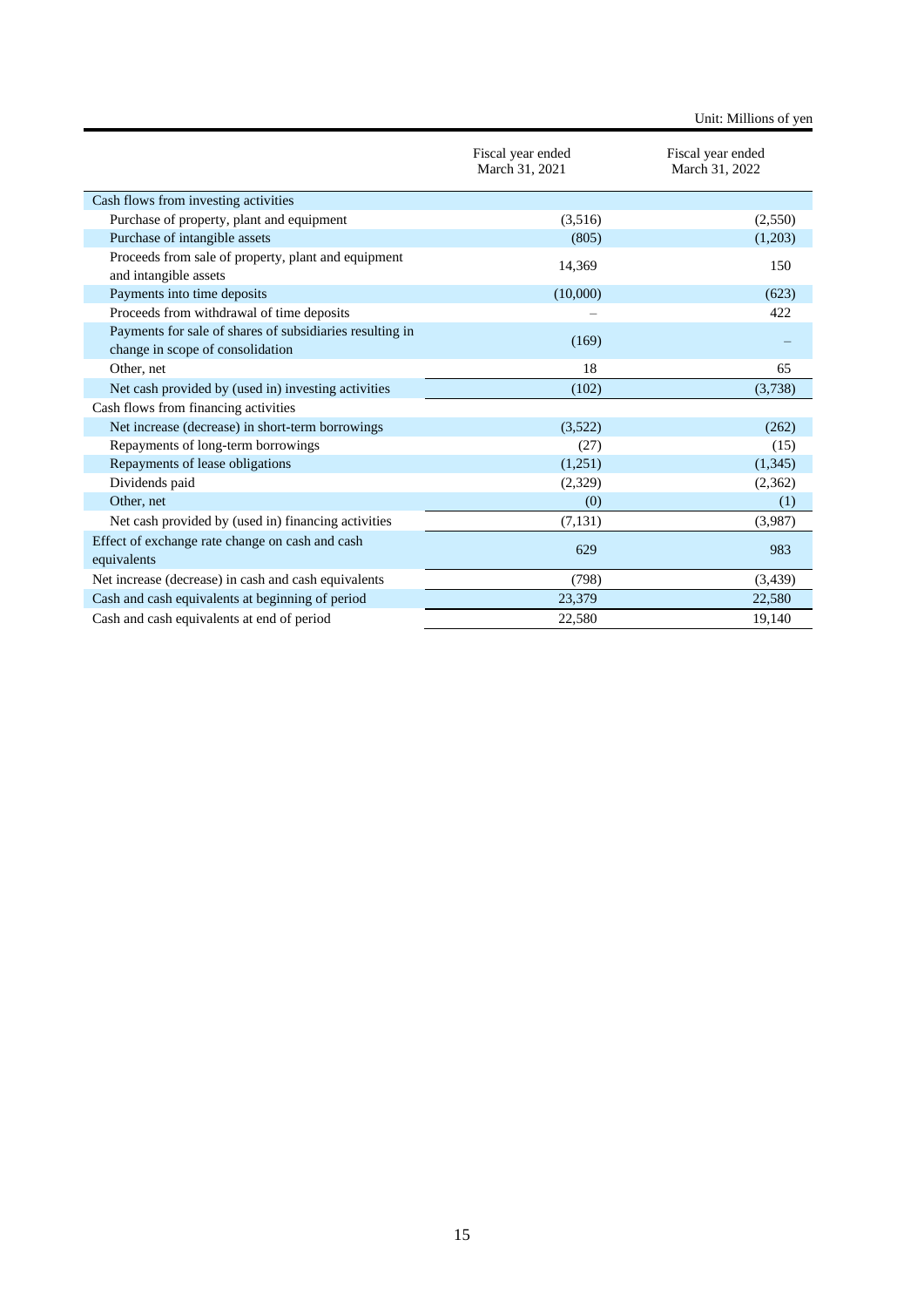## <span id="page-19-0"></span>(5) Notes to consolidated financial statements

## <span id="page-19-1"></span>**Changes in accounting policies**

## *Application of Accounting Standard for Revenue Recognition, etc.*

The Company has applied the Accounting Standard for Revenue Recognition (ASBJ Statement No. 29; March 31, 2020) and related guidelines from the beginning of this fiscal year to recognize expected revenue from the sale of goods or services upon their transfer of control to the customer. This resulted in some key changes as follows.

(1) Revenue recognition related to product and service bundles

In the case of contracts with customers for the sale of goods that include a distinct service performance obligation (service-type warranty), the Company used to recognize the entirety of the expected revenue from the service portion together with the product portion immediately at the time of sale (at which point goods are shipped) and record provisions on the balance sheet for after-sales service expenses. Starting this fiscal year, however, the Company shall recognize such service revenue over the lifetime of the contract and record related contract liabilities as current liabilities (under "Other").

(2) Revenue recognition related to transfer of raw materials, etc. in buy-sell transactions

In buy-sell transactions where the Company sells raw materials, etc. and promises to repurchase them (for example, after they are processed into finished goods), the Company used to derecognize the raw materials, etc. once they are sold. Starting this fiscal year, however, the Company shall retain the raw materials, etc. on its books and not recognize any revenue from their sale.

Based on the transition approach set out in the proviso to paragraph 84 of the Accounting Standard for Revenue Recognition, the Company records the cumulative effect of applying the said accounting standard retrospectively to prior periods as an adjustment to the opening balance of retained earnings as of the beginning of this fiscal year.

With the above adjustment, the opening balance of retained earnings decreased by ¥149 million. As of the end of this fiscal year, raw materials and supplies increased by ¥855 million, provision for product warranties decreased by ¥902 million, unearned revenue increased by ¥781 million, and other/residual current liabilities increased by ¥855 million.

Any impact on profit and loss for this fiscal year was minimal.

Following the application of the said accounting standard, the current assets item "Notes and accounts receivable - trade" used for prior periods shall be replaced by "Notes and accounts receivable - trade, and contract assets" in consolidated balance sheets from the beginning of this fiscal year. Comparative figures for the previous fiscal year have not been restated, in accordance with the transition approach set out in paragraph 89-2 of the Accounting Standard for Revenue Recognition.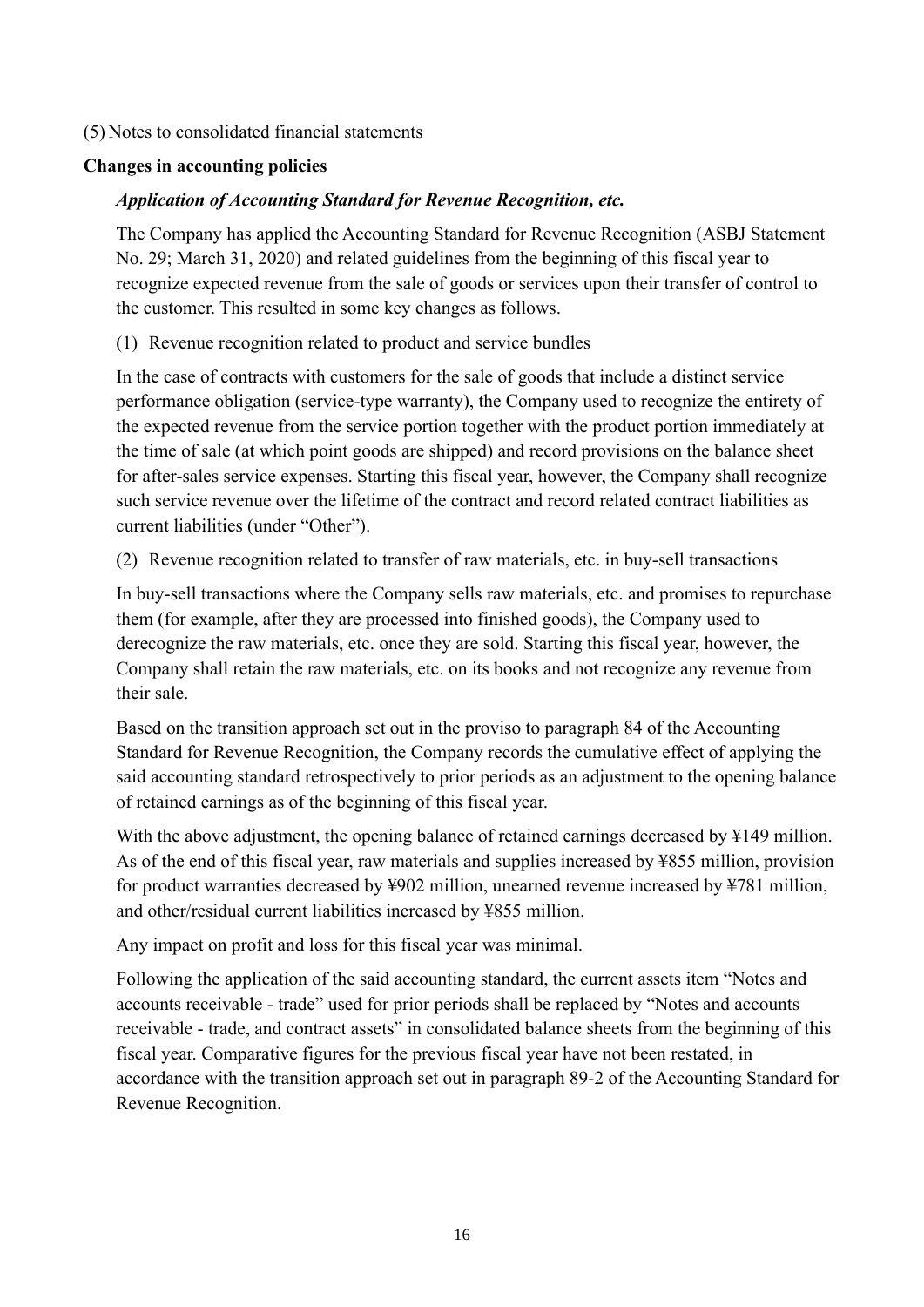### *Application of Accounting Standard for Fair Value Measurement, etc.*

The Company has applied the Accounting Standard for Fair Value Measurement (ASBJ Statement No. 30; July 4, 2019) and related guidelines from the beginning of this fiscal year, prospectively in accordance with the transition approach set out in paragraph 19 of the same standard and paragraph 44-2 of the Accounting Standard for Financial Instruments (ASBJ Statement No. 10; July 4, 2019). This has no resulting effect on the consolidated financial statements.

### <span id="page-20-0"></span>**Changes in classification of items**

## *Consolidated statements of cash flows*

The "Increase (decrease) in accrued consumption taxes" item which was previously included in "Other, net" within cash flows from operating activities is considered to be material in amount and presented in a separate line starting this fiscal year.

Applying this change retrospectively, the ¥479 million reflected in "Other, net" within cash flows from operating activities in the consolidated statements of cash flows for the previous fiscal year has been restated as ¥64 million decrease in accrued consumption taxes and ¥544 million of other, net increase.

### <span id="page-20-1"></span>**Additional information**

## *Application of tax effect accounting for transition from the consolidated taxation system to the group tax sharing system*

As the Company currently applies the consolidated tax return filing system, it is required to assess the recoverability of deferred tax assets under tax effect accounting on the assumption of shifting to the Japanese group relief system. Until the revised PITF No. 5 and No. 7 (Practical Solution on Tentative Treatment of Tax Effect Accounting Under Consolidated Taxation System, Part 1 & 2) are made available, the Company shall base such assessment on rules prior to tax reform, in accordance with paragraph 3 of PITF No. 39 (Practical Solution on the Treatment of Tax Effect Accounting for the Transition from the Consolidated Taxation System to the Group Tax Sharing System) issued by ASBJ (Accounting Standards Board of Japan) on March 31, 2020.

From the beginning of the new fiscal year, the Company plans to implement accounting treatment and disclosure for corporate and local income taxes and tax effect accounting according to PITF No. 42 (Practical Solution on the Accounting and Disclosure Under the Group Tax Sharing System) issued on August 12, 2021.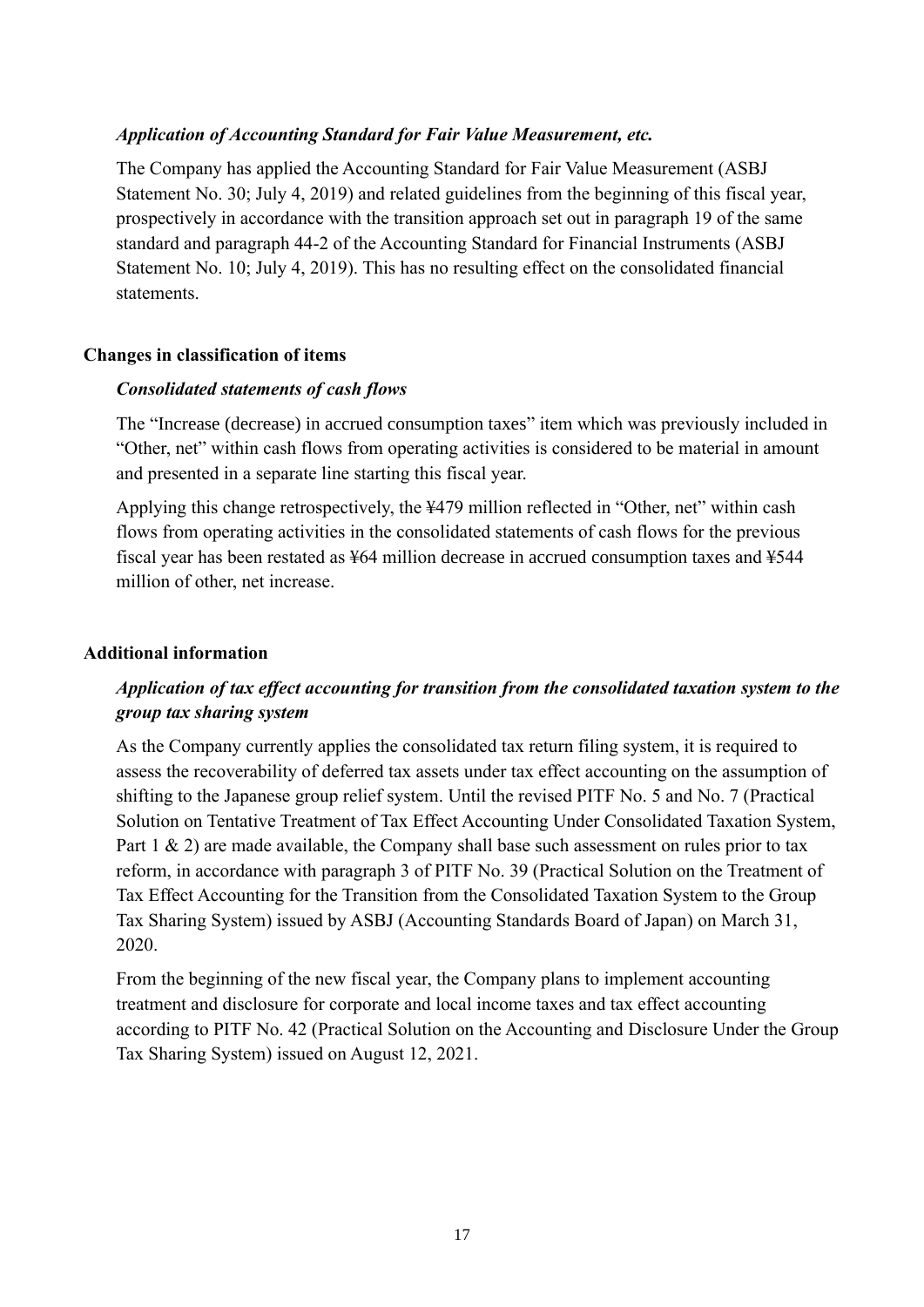## <span id="page-21-0"></span>**Segment information**

1. Overview of reportable segments

Reportable segments are constituent units of the Company for which financial information is separately available. These segments have their operating results and allocation of business resources reviewed periodically by the Company's management team.

The SATO Group operates in the auto-ID solutions business, which involves providing one-stop auto-ID solutions for customers' challenges by combining relevant technologies/solutions both inside Japan and overseas to capture data on the movement of people and things at business sites and accurately link such data to IT systems.

This auto-ID solutions business can be further classified as domestic or overseas, as seen from such corresponding strategies set forth in the Company's Medium-term Management Plan. Accordingly, the Company defines its reportable segments as follows: Auto-ID solutions (Japan) and Auto-ID solutions (Overseas).

Until last fiscal year, the Company also operated the IDP business, making it a reportable segment. Despite working to develop and commercialize IDP multicolor technology in efforts to expand sales, however, technical issues remained, resulting in the postponement of commercialization. This led us to transfer all our shares in DataLase Ltd. (the company responsible for our IDP business) to DataLase Holdings Limited on September 15, 2020, as mentioned earlier. We will now concentrate resources on our core auto-ID solutions business to establish sustainable growth and stable profits.

2. Computation method for net sales, profit or loss, assets, liabilities, and other item amounts by reportable segment

The method of accounting by reportable segment is largely the same as the method of accounting used for the preparation of consolidated financial statements.

The income stated in the reportable segments is a figure based on operating income. Intersegment income and transfer figures are based on consideration of prevailing market prices.

The Company has applied the Accounting Standard for Revenue Recognition and related guidelines (as described in section 3-(5) "Changes in accounting policies") from the beginning of this fiscal year, and changed its method of measuring profit/loss for business segments accordingly.

Any impact on net sales and profit/loss information by reportable segment was minimal.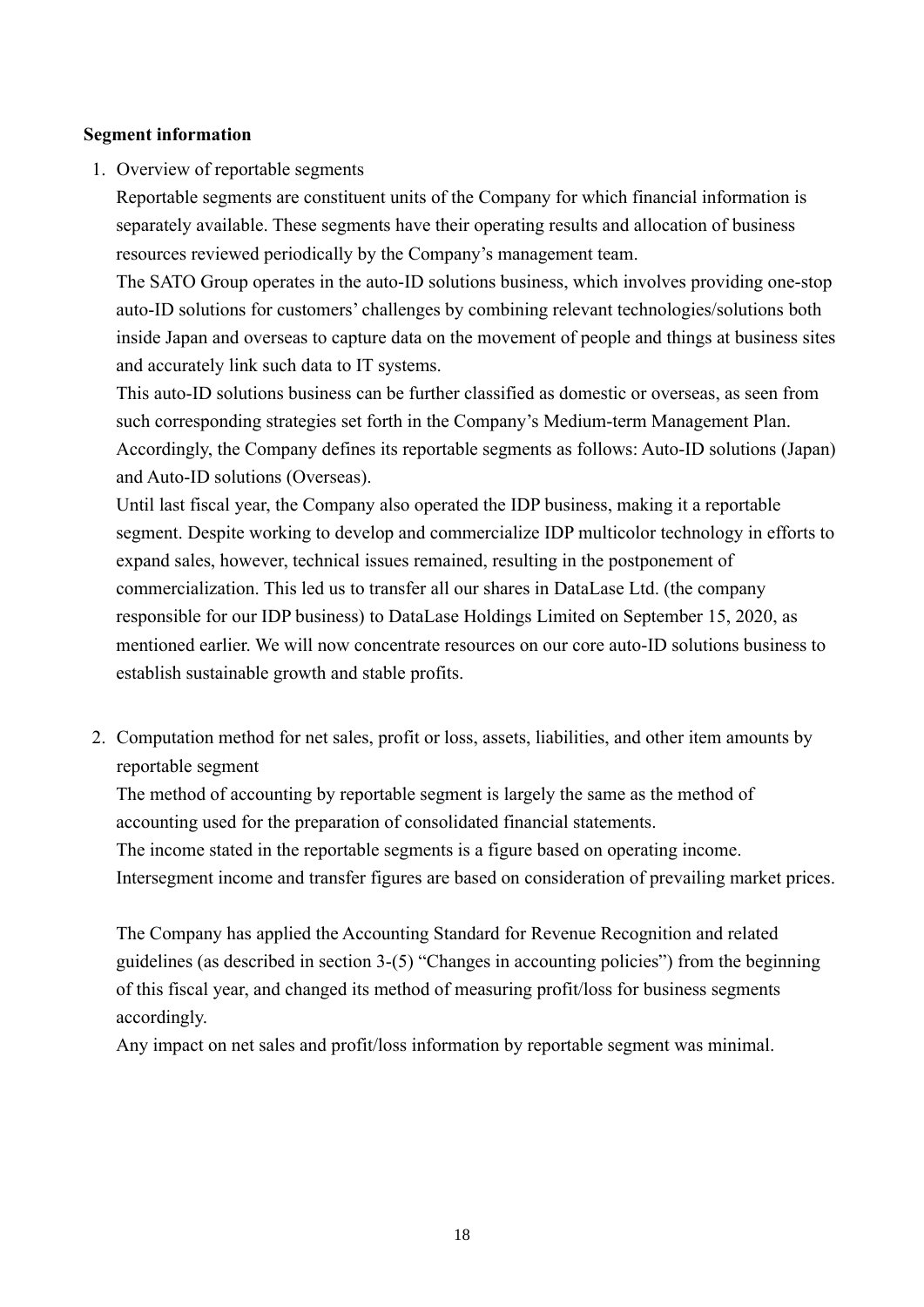# 3. Information on net sales, profit or loss, assets, liabilities and other item amounts by reportable segment

Fiscal year ended March 31, 2021

|                                                                        |                                     |                                        |            | Unit: Millions of yen |
|------------------------------------------------------------------------|-------------------------------------|----------------------------------------|------------|-----------------------|
|                                                                        | <b>Auto-ID solutions</b><br>(Japan) | <b>Auto-ID solutions</b><br>(Overseas) | <b>IDP</b> | <b>Total</b>          |
| Net sales                                                              |                                     |                                        |            |                       |
| External customer sales                                                | 68,566                              | 40,349                                 | 136        | 109,052               |
| Intersegment sales and<br>transfer                                     | 4,938                               | 6,635                                  |            | 11,574                |
| Total                                                                  | 73,505                              | 46,985                                 | 136        | 120,626               |
| Segment profit (loss)                                                  | 3,221                               | 2,684                                  | (148)      | 5,757                 |
| Segment assets                                                         | 88,658                              | 48,944                                 | 47         | 137,650               |
| Other items                                                            |                                     |                                        |            |                       |
| Depreciation and<br>amortization                                       | 2,110                               | 1,951                                  | 30         | 4,092                 |
| Increases in property,<br>plant and equipment and<br>intangible assets | 4,131                               | 1,773                                  | 10         | 5,916                 |

Fiscal year ended March 31, 2022

|                                                                        |                                     |                                        | <b>Unit: Millions of yen</b> |
|------------------------------------------------------------------------|-------------------------------------|----------------------------------------|------------------------------|
|                                                                        | <b>Auto-ID solutions</b><br>(Japan) | <b>Auto-ID solutions</b><br>(Overseas) | <b>Total</b>                 |
| Net sales                                                              |                                     |                                        |                              |
| External customer sales                                                | 72,287                              | 52,496                                 | 124,783                      |
| Intersegment sales and<br>transfer                                     | 7,289                               | 10,579                                 | 17,868                       |
| Total                                                                  | 79,576                              | 63,075                                 | 142,652                      |
| Segment profit (loss)                                                  | 2,372                               | 3,978                                  | 6,350                        |
| Segment assets                                                         | 92,630                              | 58,550                                 | 151,181                      |
| Other items                                                            |                                     |                                        |                              |
| Depreciation and<br>amortization                                       | 2,158                               | 2,062                                  | 4,220                        |
| Increases in property,<br>plant and equipment and<br>intangible assets | 3,857                               | 2,800                                  | 6,658                        |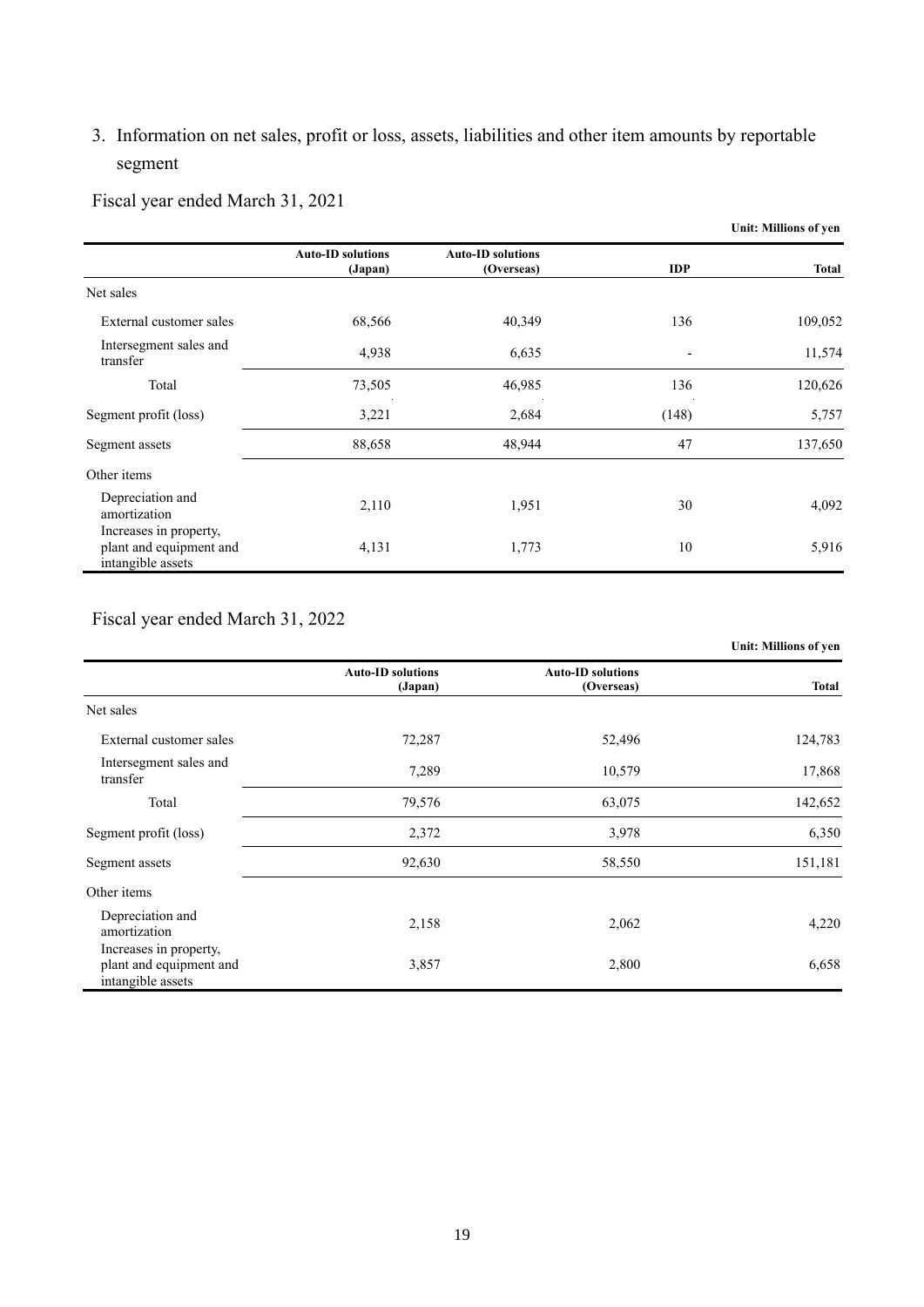4. Differences in net sales and other items between reportable segments total and amount recorded on consolidated financial statements

(Matters related to difference adjustment)

|                                                | Unit: Millions of ven                             |                                                   |  |  |
|------------------------------------------------|---------------------------------------------------|---------------------------------------------------|--|--|
| <b>Net sales</b>                               | <b>Fiscal year ended</b><br><b>March 31, 2021</b> | <b>Fiscal year ended</b><br><b>March 31, 2022</b> |  |  |
| Reportable segments total                      | 120,626                                           | 142,652                                           |  |  |
| Intersegment eliminations                      | (11,574)                                          | (17, 868)                                         |  |  |
| Net sales on consolidated statements of income | 109,052                                           | 124,783                                           |  |  |

|                                                       | Unit: Millions of yen                      |                                                   |  |
|-------------------------------------------------------|--------------------------------------------|---------------------------------------------------|--|
| Profit                                                | <b>Fiscal year ended</b><br>March 31, 2021 | <b>Fiscal year ended</b><br><b>March 31, 2022</b> |  |
| Reportable segments total                             | 5,757                                      | 6,350                                             |  |
| Intersegment eliminations                             | 0                                          | $\theta$                                          |  |
| Adjustment of inventories                             | 89                                         | 53                                                |  |
| Operating income on consolidated statements of income | 5,847                                      | 6.404                                             |  |

|                                             |                                | <b>Unit: Millions of yen</b> |
|---------------------------------------------|--------------------------------|------------------------------|
| <b>Assets</b>                               | As of<br><b>March 31, 2021</b> | As of<br>March 31, 2022      |
| Reportable segments total                   | 137,650                        | 151,181                      |
| Intersegment eliminations                   | (27,905)                       | (30,797)                     |
| Other adjustment                            | (431)                          | (378)                        |
| Total assets on consolidated balance sheets | 109,312                        | 120,005                      |

|                                                                     |                                               |                                               |                                               |                                               | Amount recorded on                            |                                               |
|---------------------------------------------------------------------|-----------------------------------------------|-----------------------------------------------|-----------------------------------------------|-----------------------------------------------|-----------------------------------------------|-----------------------------------------------|
|                                                                     | Reportable segments total                     |                                               | Adjustment                                    |                                               | consolidated financial statements             |                                               |
| Other items                                                         | <b>Fiscal year</b><br>ended March<br>31, 2021 | <b>Fiscal vear</b><br>ended March<br>31, 2022 | <b>Fiscal vear</b><br>ended March<br>31, 2021 | <b>Fiscal year</b><br>ended March<br>31, 2022 | <b>Fiscal year</b><br>ended March<br>31, 2021 | <b>Fiscal year</b><br>ended March<br>31, 2022 |
| Depreciation and amortization                                       | 4.092                                         | 4.220                                         | $\overline{\phantom{a}}$                      | $\overline{\phantom{a}}$                      | 4.092                                         | 4,220                                         |
| Increases in property, plant and<br>equipment and intangible assets | 5,916                                         | 6,658                                         | $\overline{\phantom{a}}$                      | ٠                                             | 5,916                                         | 6,658                                         |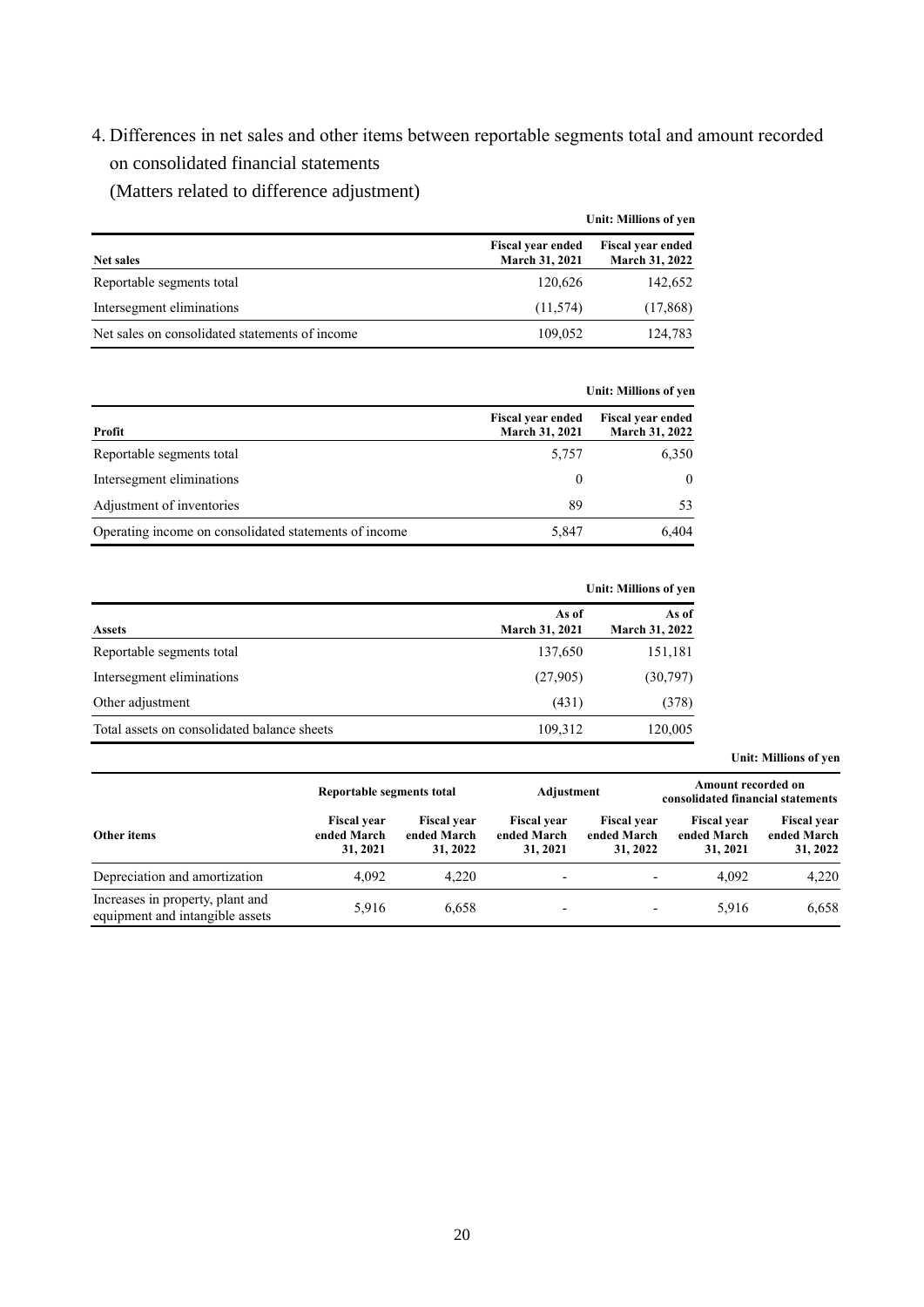### **[Pertinent information]**

Fiscal year ended March 31, 2021

1. Information by product or service

Omitted because this information is the same as segment information.

- 2. Information by region
- 1) Net sales

| Unit: Millions of yen |                  |        |          |        |
|-----------------------|------------------|--------|----------|--------|
| <b>Total</b>          | Asia and Oceania | Europe | Americas | Japan  |
| 109,052               | 13,045           | 15,028 | 12,401   | 68,576 |
|                       |                  |        |          |        |

### 2) Property, plant and equipment

|        |          |               |                  | Unit: Millions of yen |
|--------|----------|---------------|------------------|-----------------------|
| Japan  | Americas | <b>Europe</b> | Asia and Oceania | <b>Total</b>          |
| 12,781 | 2,030    | 6,657         | 5,837            | 27,306                |

## 3. Information by major customers

Omitted because there are no external customers ("external customer sales") that account for 10% or more of the net sales recorded on the consolidated statements of income.

### Fiscal year ended March 31, 2022

1. Information by product or service

Omitted because this information is the same as segment information.

### 2. Information by region

1) Net sales

|                                  |          |               |                         | Unit: Millions of yen |
|----------------------------------|----------|---------------|-------------------------|-----------------------|
| Japan                            | Americas | <b>Europe</b> | <b>Asia and Oceania</b> | <b>Total</b>          |
| 72,287                           | 16,026   | 20,375        | 16.094                  | 124,783               |
| 2) Property, plant and equipment |          |               |                         | Unit: Millions of yen |
| Japan                            | Americas | <b>Europe</b> | <b>Asia and Oceania</b> | <b>Total</b>          |
| 14,294                           | 2,701    | 6,901         | 6,493                   | 30,390                |

### 3. Information by major customers

Omitted because there are no external customers ("external customer sales") that account for 10% or more of the net sales recorded on the consolidated statements of income.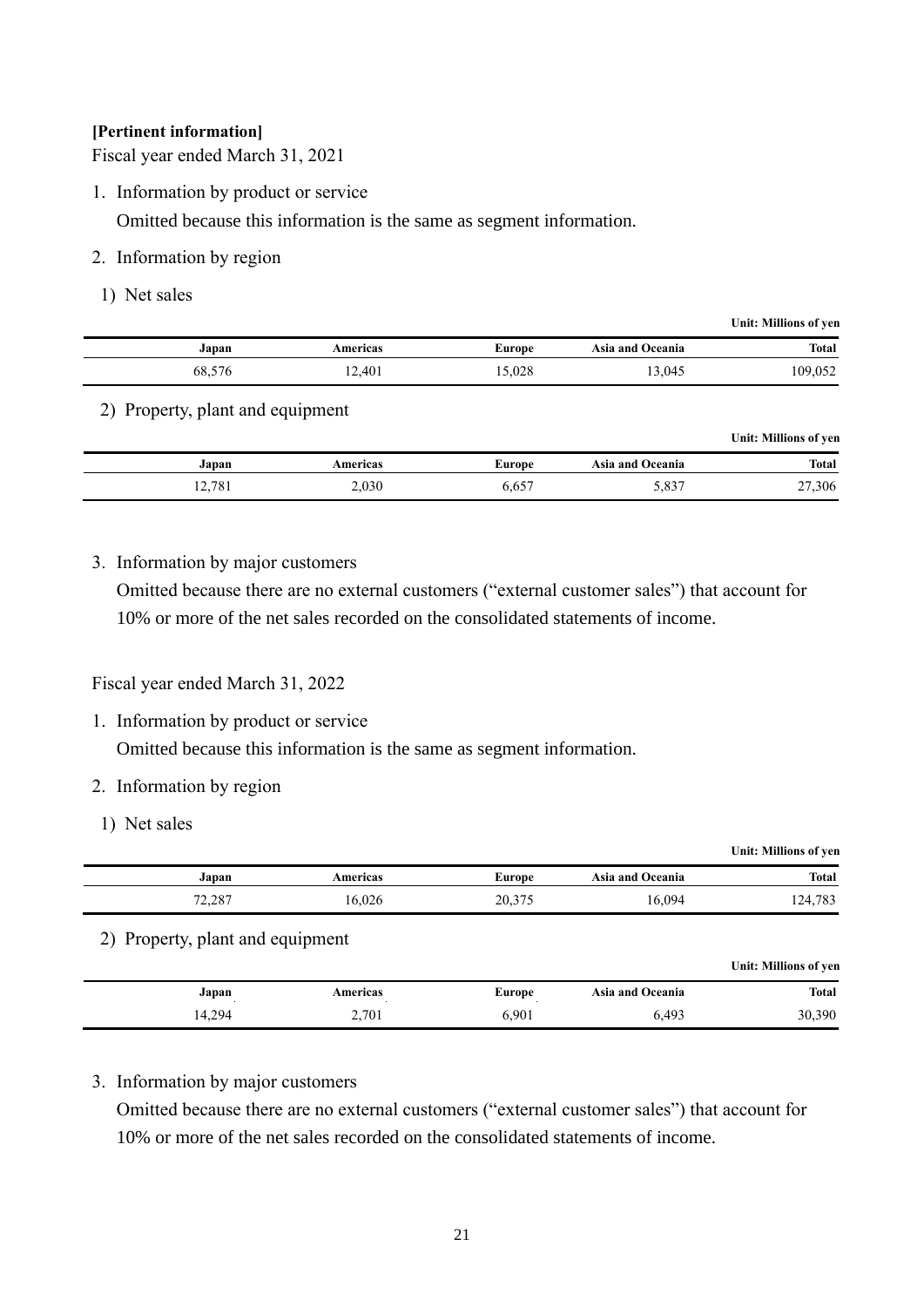### **[Information on impairment loss of non-current assets by reportable segment]**

Fiscal year ended March 31, 2021

|                 |                                     |                                                                                                 |            |                               | Unit: Millions of yen |
|-----------------|-------------------------------------|-------------------------------------------------------------------------------------------------|------------|-------------------------------|-----------------------|
|                 | <b>Auto-ID solutions</b><br>(Japan) | <b>Auto-ID solutions</b><br>(Overseas)                                                          | <b>IDP</b> | Corporate and<br>eliminations | <b>Total</b>          |
| Impairment loss | 41                                  | 406                                                                                             |            | $\overline{\phantom{a}}$      | 448                   |
|                 | Fiscal year ended March 31, 2022    |                                                                                                 |            |                               |                       |
|                 |                                     |                                                                                                 |            |                               | Unit: Millions of yen |
|                 |                                     | Auto ID colutions (Janan), Auto ID colutions (Oxensees). $\alpha$ , and $\alpha$ , and $\alpha$ |            |                               | $T_{\alpha}$ tal      |

|                 | Auto-ID solutions (Japan) Auto-ID solutions (Overseas) Corporate and eliminations |  | Total |
|-----------------|-----------------------------------------------------------------------------------|--|-------|
| Impairment loss |                                                                                   |  |       |

### **[Information on goodwill amortization and remaining goodwill balance by reportable segment]**

Fiscal year ended March 31, 2021

|                             |                                     |                                        |                          |                               | Unit: Millions of yen |
|-----------------------------|-------------------------------------|----------------------------------------|--------------------------|-------------------------------|-----------------------|
|                             | <b>Auto-ID solutions</b><br>(Japan) | <b>Auto-ID solutions</b><br>(Overseas) | <b>IDP</b>               | Corporate and<br>eliminations | <b>Total</b>          |
| Amortization of<br>goodwill | -                                   | 223                                    | $\overline{\phantom{0}}$ | -                             | 223                   |
| Balance at end of<br>period |                                     | 600                                    | $\overline{\phantom{0}}$ |                               | 600                   |

Fiscal year ended March 31, 2022

|                             |                          |                                                                                   |                          | Unit: Millions of ven |
|-----------------------------|--------------------------|-----------------------------------------------------------------------------------|--------------------------|-----------------------|
|                             |                          | Auto-ID solutions (Japan) Auto-ID solutions (Overseas) Corporate and eliminations |                          | <b>Total</b>          |
| Amortization of<br>goodwill | $\overline{\phantom{0}}$ | 236                                                                               | $\overline{\phantom{0}}$ | 236                   |
| Balance at end of<br>period | -                        | 416                                                                               | $\overline{\phantom{0}}$ | 416                   |

### **[Information on gain on negative goodwill by reportable segment]**

Not applicable